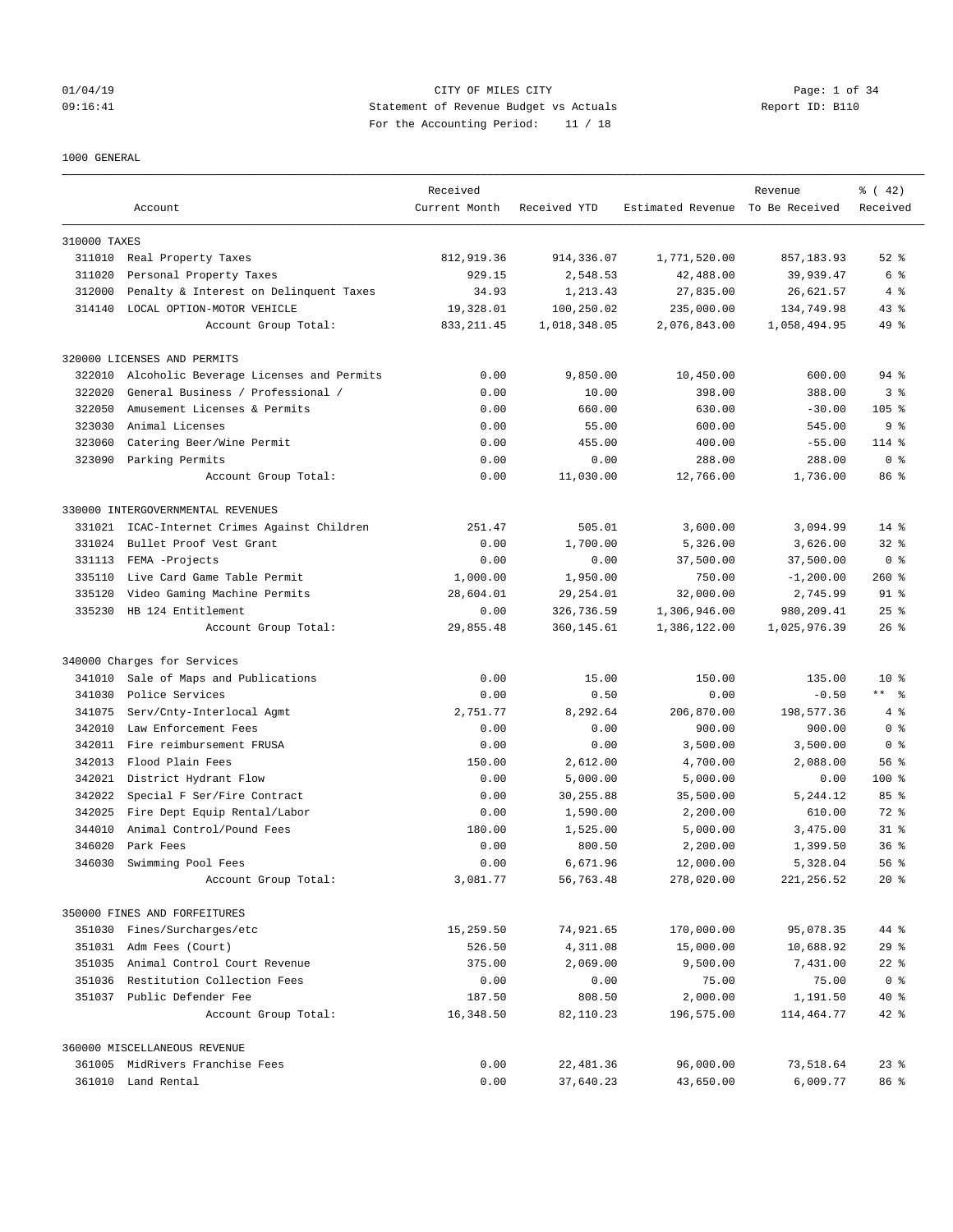## 01/04/19 CITY OF MILES CITY Page: 2 of 34 09:16:41 Statement of Revenue Budget vs Actuals Report ID: B110 For the Accounting Period: 11 / 18

#### 1000 GENERAL

|        |                                       | Received      |              |                   | Revenue        | % (42)          |
|--------|---------------------------------------|---------------|--------------|-------------------|----------------|-----------------|
|        | Account                               | Current Month | Received YTD | Estimated Revenue | To Be Received | Received        |
| 361020 | Building Rentals                      | 1,549.99      | 7.749.95     | 18,600.00         | 10,850.05      | $42*$           |
| 362020 | MISC REVENUE                          | 1,287.20      | 8,500.32     | 65,500.00         | 56,999.68      | 13 <sup>8</sup> |
| 362022 | Health Ins-MMIA Emp Benefits Prog     | $-3.025.80$   | $-3.006.75$  | 0.00              | 3,006.75       | $***$ $ -$      |
| 365000 | Contributions and Donations           | 3,570.00      | 18,110.00    | 20,000.00         | 1,890.00       | $91$ %          |
| 365013 | Shop With A Cop                       | 0.00          | 0.00         | 5,000.00          | 5,000.00       | 0 <sup>8</sup>  |
| 365014 | Denton Field Project/2015             | 0.00          | 64.34        | 0.00              | $-64.34$       | $***$ $%$       |
| 366040 | Misc.-BHS                             | 0.00          | 0.00         | 900.00            | 900.00         | 0 <sup>8</sup>  |
| 366050 | Sale of Junk/Salvage-PD cars          | 1,175.00      | 1,175.00     | 3,000.00          | 1,825.00       | 39 <sup>8</sup> |
| 367000 | Sale of Junk or Salvage               | 4,150.00      | 4,150.00     | 0.00              | $-4, 150.00$   | ** %            |
|        | Account Group Total:                  | 8,706.39      | 96,864.45    | 252,650.00        | 155,785.55     | 38 <sup>8</sup> |
|        | 370000 INVESTMENT EARNINGS            |               |              |                   |                |                 |
|        | 371010 Investment Earnings            | 0.00          | 1,411.84     | 10,000.00         | 8,588.16       | $14*$           |
|        | Account Group Total:                  | 0.00          | 1,411.84     | 10,000.00         | 8,588.16       | 14 %            |
|        | 380000 OTHER FINANCING SOURCES        |               |              |                   |                |                 |
| 381070 | Proceeds/Loans/Intercap 016-2015      | 0.00          | 0.00         | 175,000.00        | 175,000.00     | 0 <sup>8</sup>  |
| 382020 | Compensation for Loss of Fixed Assets | 0.00          | 30,056.54    | 0.00              | $-30,056.54$   | $***$ $ -$      |
| 383000 | Interfund Operating Transfer          | 19,127.51     | 122,916.88   | 582,823.00        | 459,906.12     | $21*$           |
|        | Account Group Total:                  | 19,127.51     | 152,973.42   | 757,823.00        | 604,849.58     | $20*$           |
|        | Fund Total:                           | 910, 331.10   | 1,779,647.08 | 4,970,799.00      | 3, 191, 151.92 | 36%             |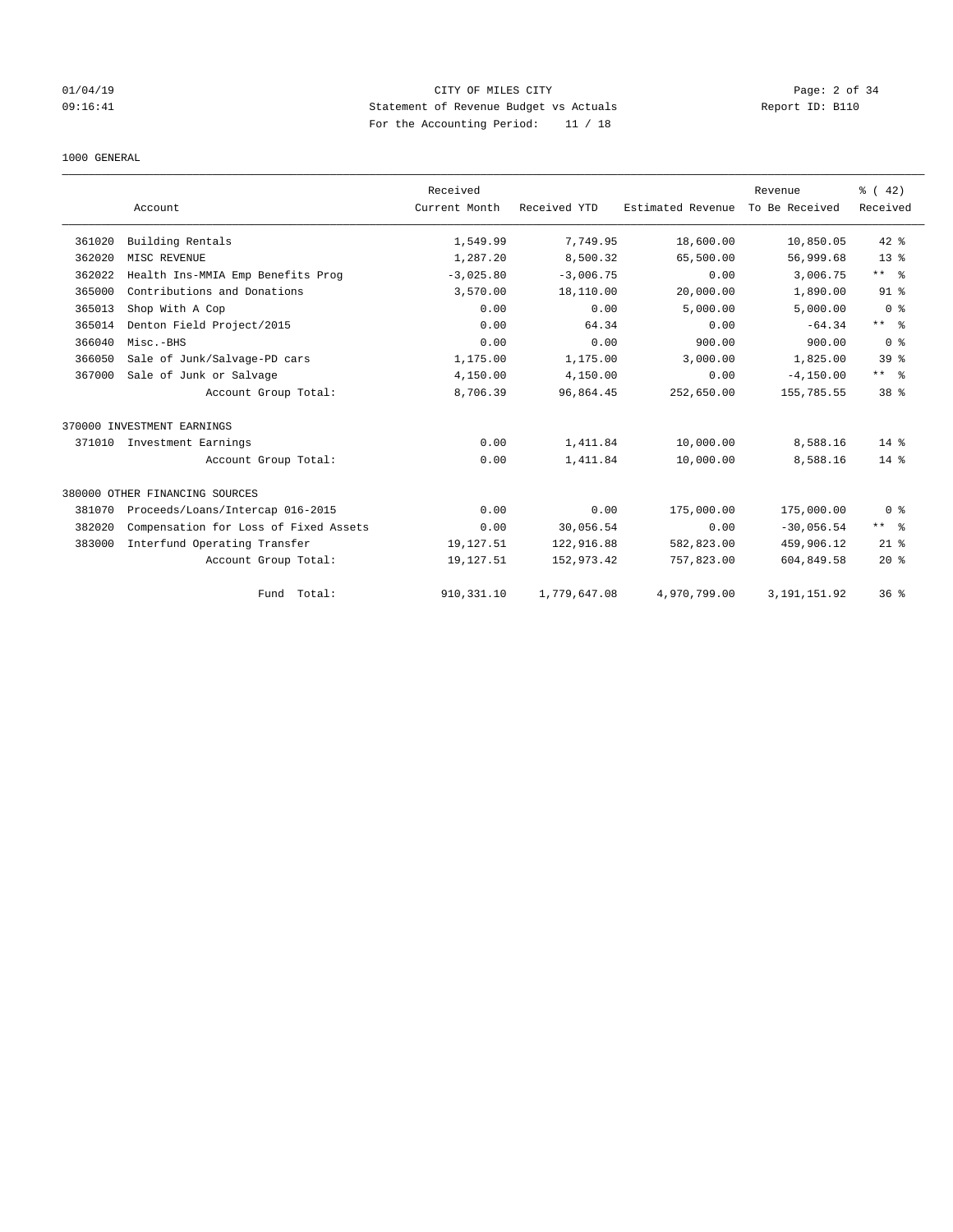## 01/04/19 CITY OF MILES CITY Page: 3 of 34 09:16:41 Statement of Revenue Budget vs Actuals Report ID: B110 For the Accounting Period: 11 / 18

# 2220 LIBRARY

|        |                                   | Received      |              |                   | Revenue        | $\frac{1}{6}$ ( 42)     |
|--------|-----------------------------------|---------------|--------------|-------------------|----------------|-------------------------|
|        | Account                           | Current Month | Received YTD | Estimated Revenue | To Be Received | Received                |
|        | 340000 Charges for Services       |               |              |                   |                |                         |
| 341075 | Serv/Cnty-Interlocal Agmt         | 0.00          | 0.00         | 40,608.00         | 40,608.00      | 0 <sup>8</sup>          |
| 346070 | Library Fees                      | 398.20        | 1,275.86     | 4,000.00          | 2,724.14       | 32%                     |
| 346074 | Book Sales                        | 0.00          | 33.90        | 400.00            | 366.10         | 8 %                     |
|        | Account Group Total:              | 398.20        | 1,309.76     | 45,008.00         | 43,698.24      | 3%                      |
|        | 360000 MISCELLANEOUS REVENUE      |               |              |                   |                |                         |
| 365035 | Donation-Library Board of Trustee | 1,789.34      | 2,838.89     | 0.00              | $-2,838.89$    | $***$ $\frac{6}{5}$     |
|        | Account Group Total:              | 1,789.34      | 2,838.89     | 0.00              | $-2,838.89$    | $***$ $=$ $\frac{6}{5}$ |
|        | 380000 OTHER FINANCING SOURCES    |               |              |                   |                |                         |
| 383000 | Interfund Operating Transfer      | 25,116.25     | 125,581.25   | 301,395.00        | 175,813.75     | $42$ %                  |
|        | Account Group Total:              | 25, 116.25    | 125,581.25   | 301,395.00        | 175,813.75     | $42$ $%$                |
|        | Fund Total:                       | 27,303.79     | 129,729.90   | 346,403.00        | 216,673.10     | 37%                     |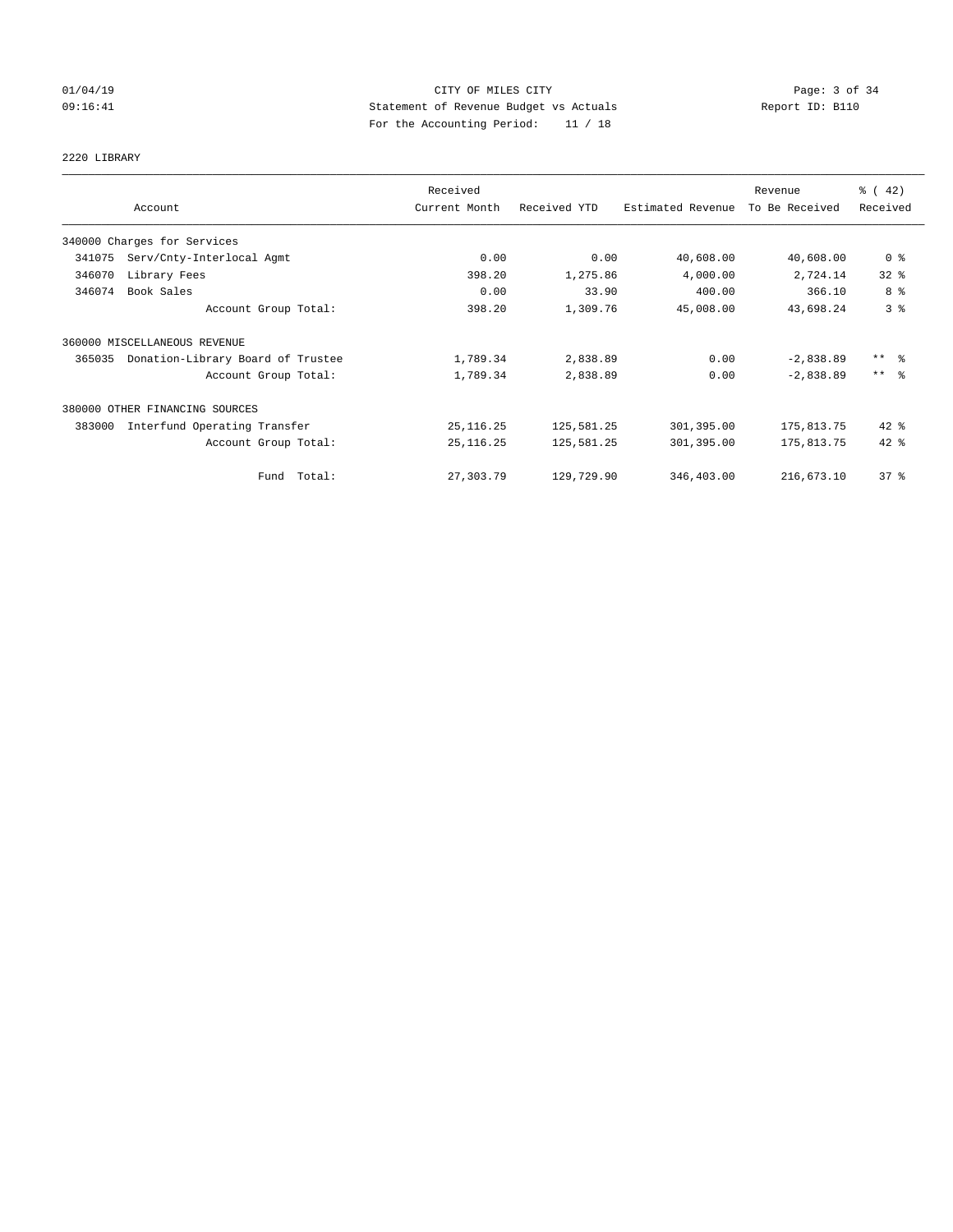## 01/04/19 CITY OF MILES CITY Page: 4 of 34 09:16:41 Statement of Revenue Budget vs Actuals Report ID: B110 For the Accounting Period: 11 / 18

2260 EMERGENCY DISASTER

|              | Account                                | Received<br>Current Month | Received YTD | Estimated Revenue | Revenue<br>To Be Received | $\frac{1}{6}$ ( 42)<br>Received |
|--------------|----------------------------------------|---------------------------|--------------|-------------------|---------------------------|---------------------------------|
| 310000 TAXES |                                        |                           |              |                   |                           |                                 |
| 311010       | Real Property Taxes                    | 8,536.89                  | 9,400.19     | 18,282.00         | 8,881.81                  | $51$ %                          |
| 311020       | Personal Property Taxes                | 0.00                      | 0.00         | 447.00            | 447.00                    | 0 <sup>8</sup>                  |
| 312000       | Penalty & Interest on Delinquent Taxes | 0.34                      | 11.57        | 0.00              | $-11.57$                  | $***$ $ -$                      |
|              | Account Group Total:                   | 8,537.23                  | 9, 411, 76   | 18,729.00         | 9.317.24                  | $50*$                           |
|              | Total:<br>Fund                         | 8,537.23                  | 9,411.76     | 18,729.00         | 9,317.24                  | $50*$                           |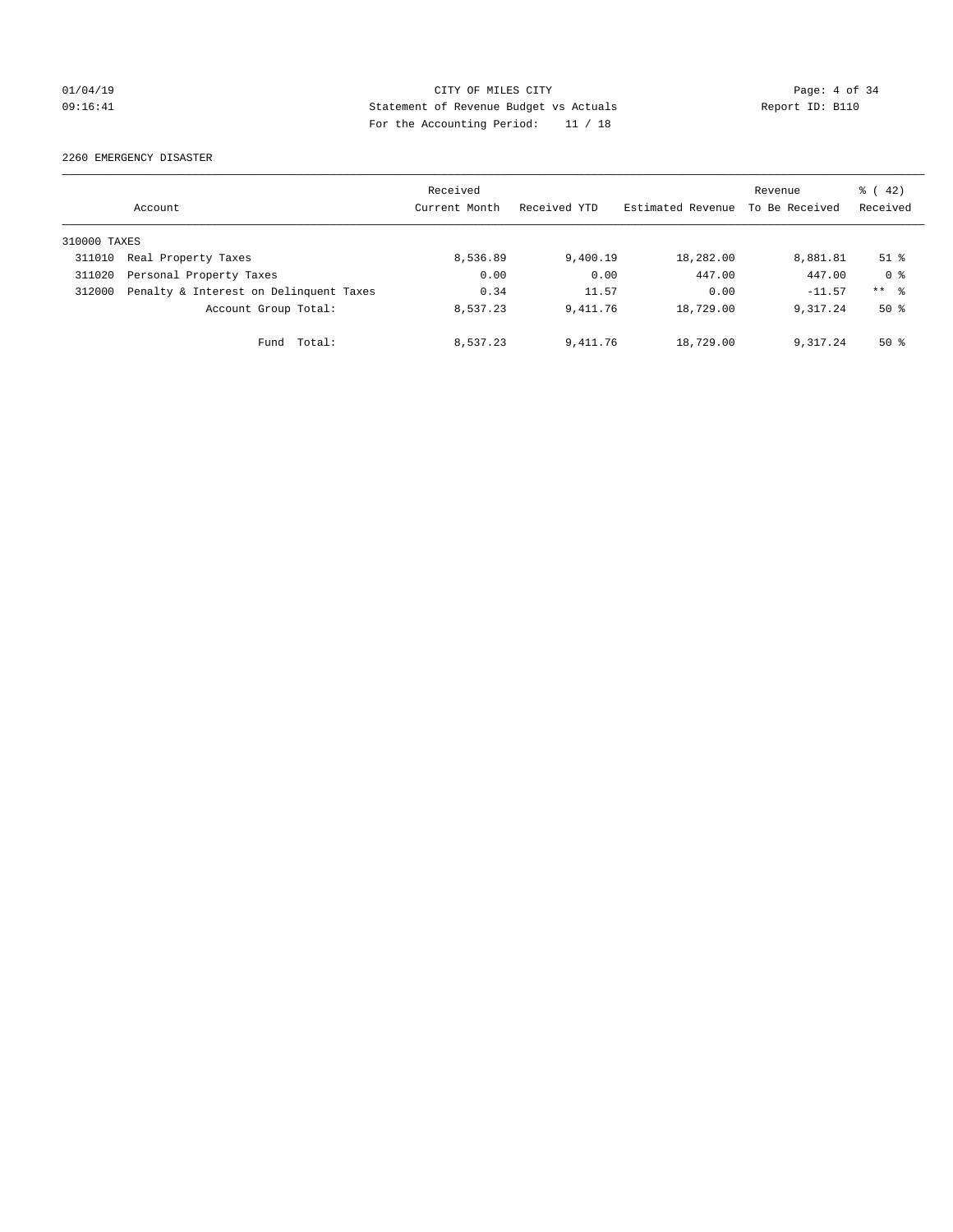# 01/04/19 CITY OF MILES CITY CHECK CITY CONTROL Page: 5 of 34 09:16:41 Statement of Revenue Budget vs Actuals Report ID: B110 For the Accounting Period: 11 / 18

2270 Health

| Account                                | Received<br>Current Month | Received YTD | Estimated Revenue | Revenue<br>To Be Received | $\frac{1}{6}$ ( 42)<br>Received |
|----------------------------------------|---------------------------|--------------|-------------------|---------------------------|---------------------------------|
| 380000 OTHER FINANCING SOURCES         |                           |              |                   |                           |                                 |
| Interfund Operating Transfer<br>383000 | 0.00                      | 0.00         | 13,700.00         | 13,700.00                 | 0 %                             |
| Account Group Total:                   | 0.00                      | 0.00         | 13,700.00         | 13,700.00                 | 0 %                             |
| Fund Total:                            | 0.00                      | 0.00         | 13,700.00         | 13,700.00                 | 0 %                             |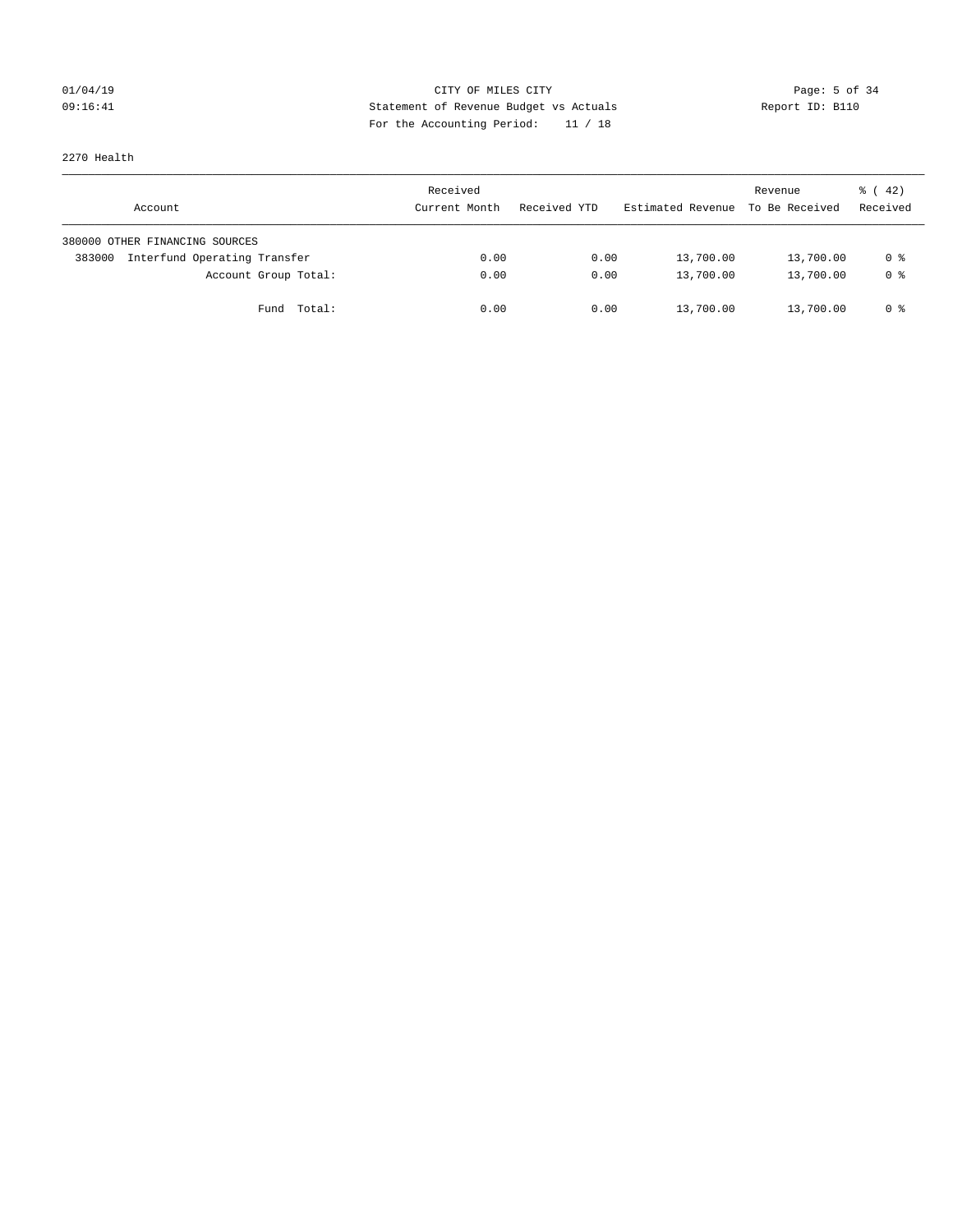# 01/04/19 CITY OF MILES CITY CHECK CITY CONTROL Page: 6 of 34 09:16:41 Statement of Revenue Budget vs Actuals Report ID: B110 For the Accounting Period: 11 / 18

#### 2310 TIFD-Downtown

|              |                                        | Received      |              |                   | Revenue        | $\frac{3}{6}$ ( 42) |
|--------------|----------------------------------------|---------------|--------------|-------------------|----------------|---------------------|
|              | Account                                | Current Month | Received YTD | Estimated Revenue | To Be Received | Received            |
| 310000 TAXES |                                        |               |              |                   |                |                     |
| 311010       | Real Property Taxes                    | 29,110.92     | 31,814.28    | 40,000.00         | 8,185.72       | $80*$               |
| 311020       | Personal Property Taxes                | 49.21         | 77.76        | 0.00              | $-77.76$       | $***$ $ -$          |
| 312000       | Penalty & Interest on Delinquent Taxes | 2.43          | 22.45        | 0.00              | $-22.45$       | $***$ $\approx$     |
|              | Account Group Total:                   | 29,162.56     | 31,914.49    | 40,000.00         | 8,085.51       | $80*$               |
|              | 370000 INVESTMENT EARNINGS             |               |              |                   |                |                     |
| 371010       | Investment Earnings                    | 0.00          | 84.63        | 0.00              | $-84.63$       | $***$ $\approx$     |
|              | Account Group Total:                   | 0.00          | 84.63        | 0.00              | $-84.63$       | $***$ $\approx$     |
|              | Total:<br>Fund                         | 29,162.56     | 31,999.12    | 40,000.00         | 8,000.88       | $80*$               |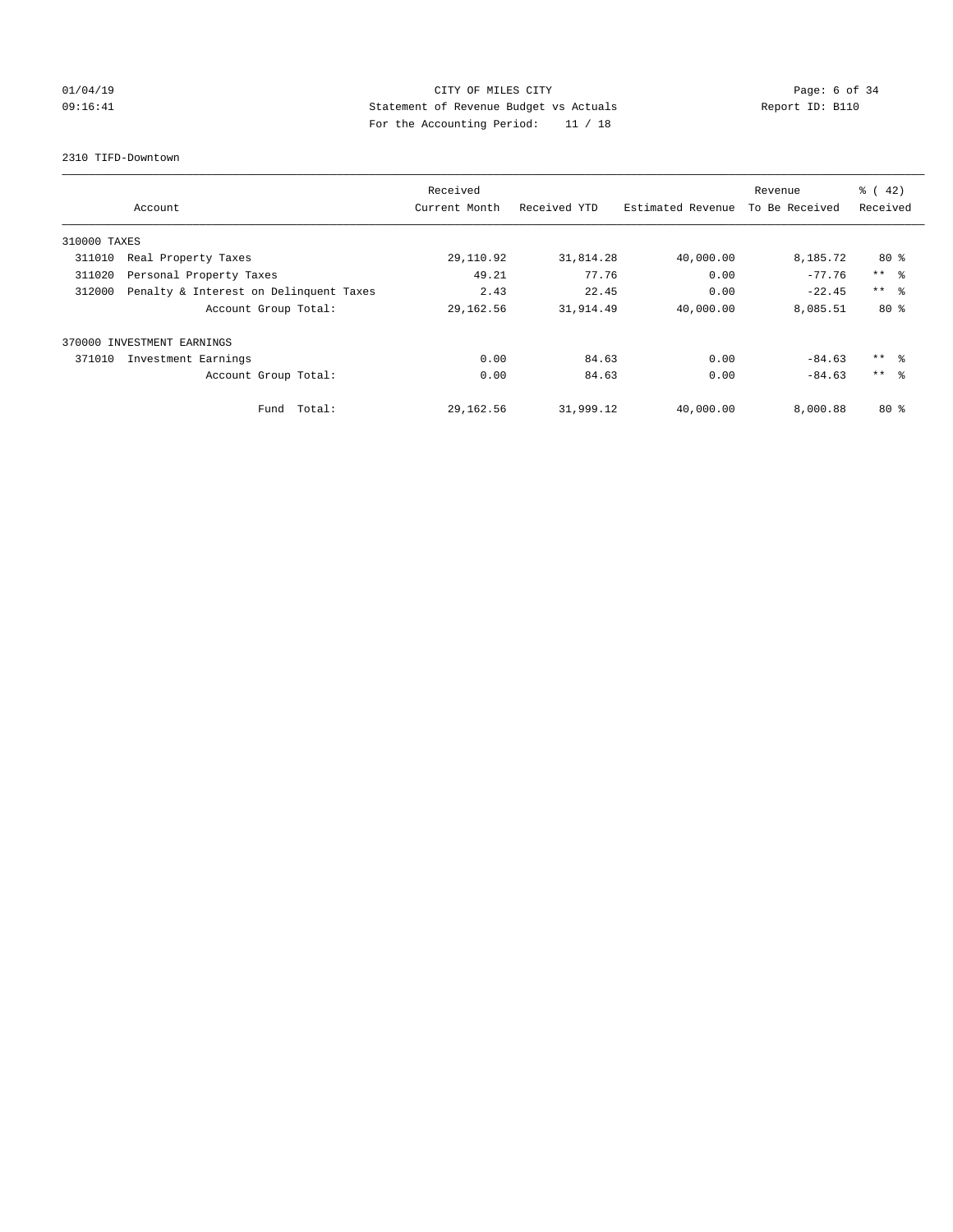# 01/04/19 CITY OF MILES CITY CHARGES CITY CONTROL Page: 7 of 34 09:16:41 Statement of Revenue Budget vs Actuals Report ID: B110 For the Accounting Period: 11 / 18

2372 Permissive Medical Levy

|              | Account                                | Received<br>Current Month | Received YTD | Estimated Revenue | Revenue<br>To Be Received | $\frac{1}{6}$ ( 42)<br>Received |
|--------------|----------------------------------------|---------------------------|--------------|-------------------|---------------------------|---------------------------------|
| 310000 TAXES |                                        |                           |              |                   |                           |                                 |
| 311010       | Real Property Taxes                    | 102,396.60                | 114,998.77   | 219, 172, 00      | 104, 173. 23              | $52$ $%$                        |
| 311020       | Personal Property Taxes                | 108.85                    | 297.67       | 5,352.00          | 5,054.33                  | 6 %                             |
| 312000       | Penalty & Interest on Delinquent Taxes | 1.17                      | 40.49        | 0.00              | $-40.49$                  | ** 8                            |
|              | Account Group Total:                   | 102,506.62                | 115,336.93   | 224,524.00        | 109,187.07                | $51$ $\frac{6}{3}$              |
|              | Total:<br>Fund                         | 102,506.62                | 115,336.93   | 224,524.00        | 109,187.07                | $51$ %                          |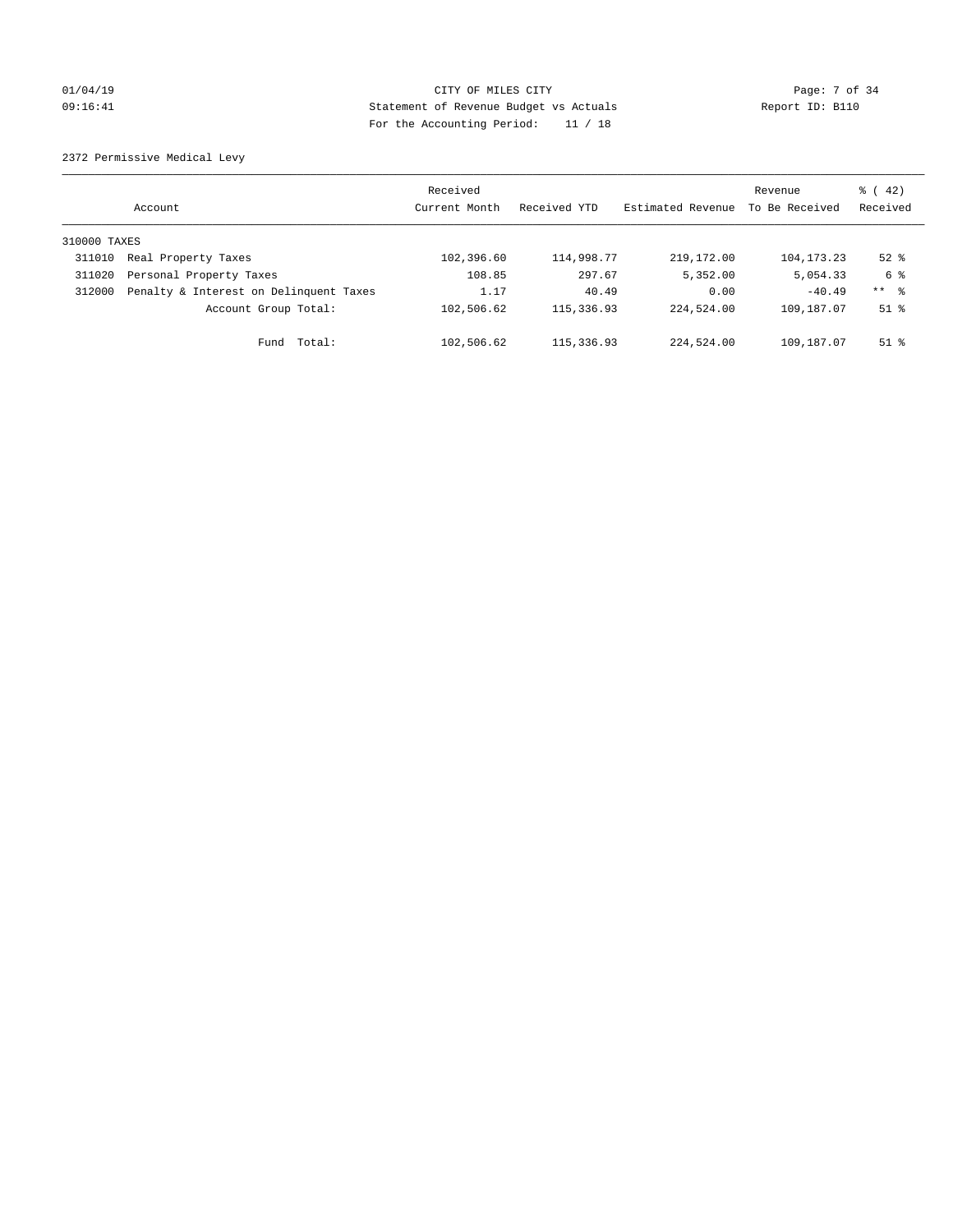## 01/04/19 CITY OF MILES CITY Page: 8 of 34 09:16:41 Statement of Revenue Budget vs Actuals Report ID: B110 For the Accounting Period: 11 / 18

2390 DRUG FORFEITURE

| Account                      | Received<br>Current Month | Received YTD | Estimated Revenue | Revenue<br>To Be Received | $\frac{1}{6}$ ( 42)<br>Received |
|------------------------------|---------------------------|--------------|-------------------|---------------------------|---------------------------------|
| 350000 FINES AND FORFEITURES |                           |              |                   |                           |                                 |
| Drug Forfeitures<br>351013   | 0.00                      | 0.00         | 3,000.00          | 3,000.00                  | 0 %                             |
| Account Group Total:         | 0.00                      | 0.00         | 3,000.00          | 3,000.00                  | 0 <sup>8</sup>                  |
| Fund Total:                  | 0.00                      | 0.00         | 3,000.00          | 3,000.00                  | 0 %                             |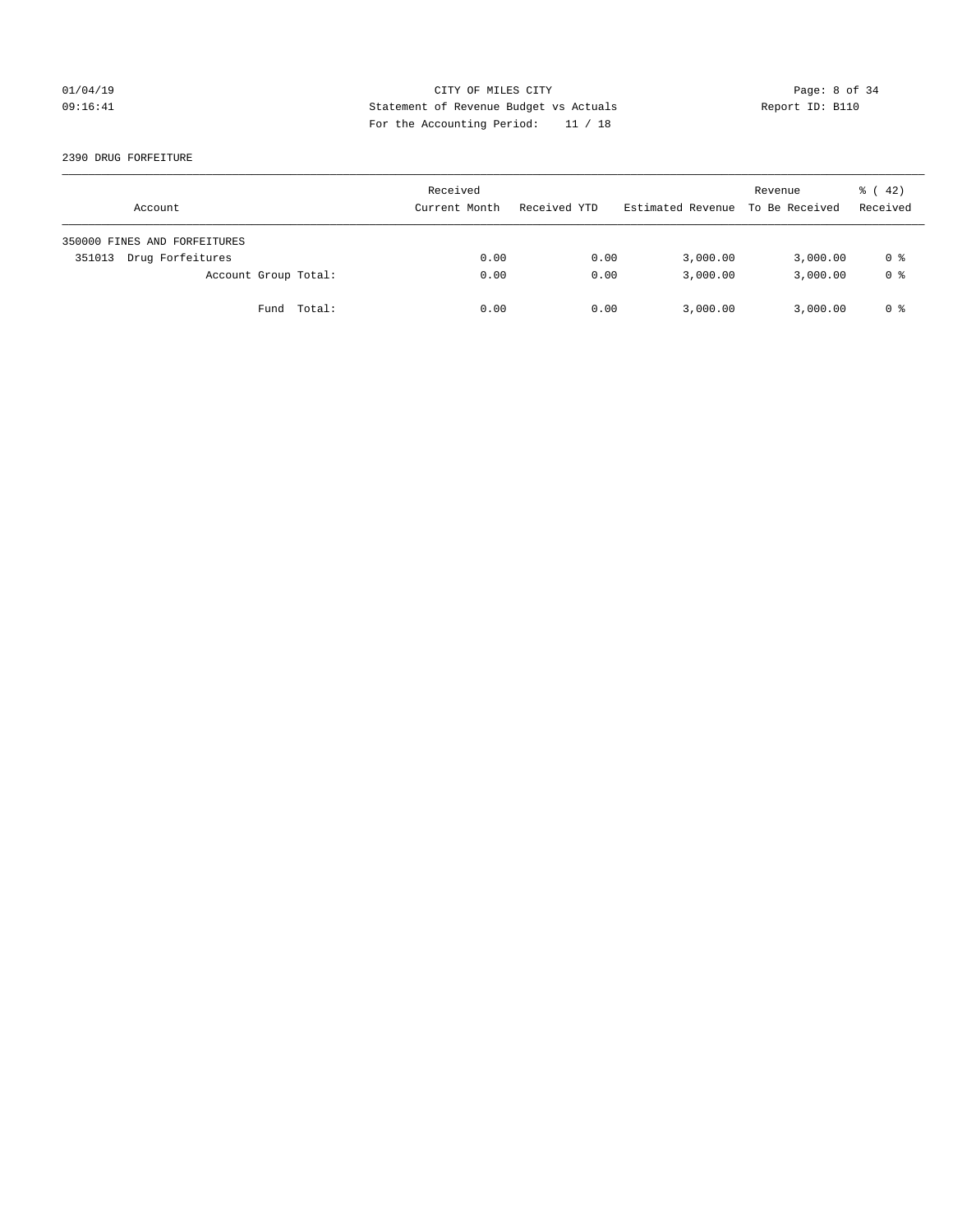## 01/04/19 CITY OF MILES CITY Page: 9 of 34 09:16:41 Statement of Revenue Budget vs Actuals Report ID: B110 For the Accounting Period: 11 / 18

#### 2394 BUILDING CODE ENFORCEMENT

| Account                              | Received<br>Current Month | Received YTD | Estimated Revenue | Revenue<br>To Be Received | $\frac{1}{6}$ ( 42)<br>Received |
|--------------------------------------|---------------------------|--------------|-------------------|---------------------------|---------------------------------|
| 320000 LICENSES AND PERMITS          |                           |              |                   |                           |                                 |
| Building & Related Permits<br>323010 | 3,192.42                  | 59,586.79    | 145,600.00        | 86,013.21                 | $41*$                           |
| Account Group Total:                 | 3,192.42                  | 59,586.79    | 145,600.00        | 86,013.21                 | $41*$                           |
| Fund Total:                          | 3,192.42                  | 59,586.79    | 145,600.00        | 86,013.21                 | $41*$                           |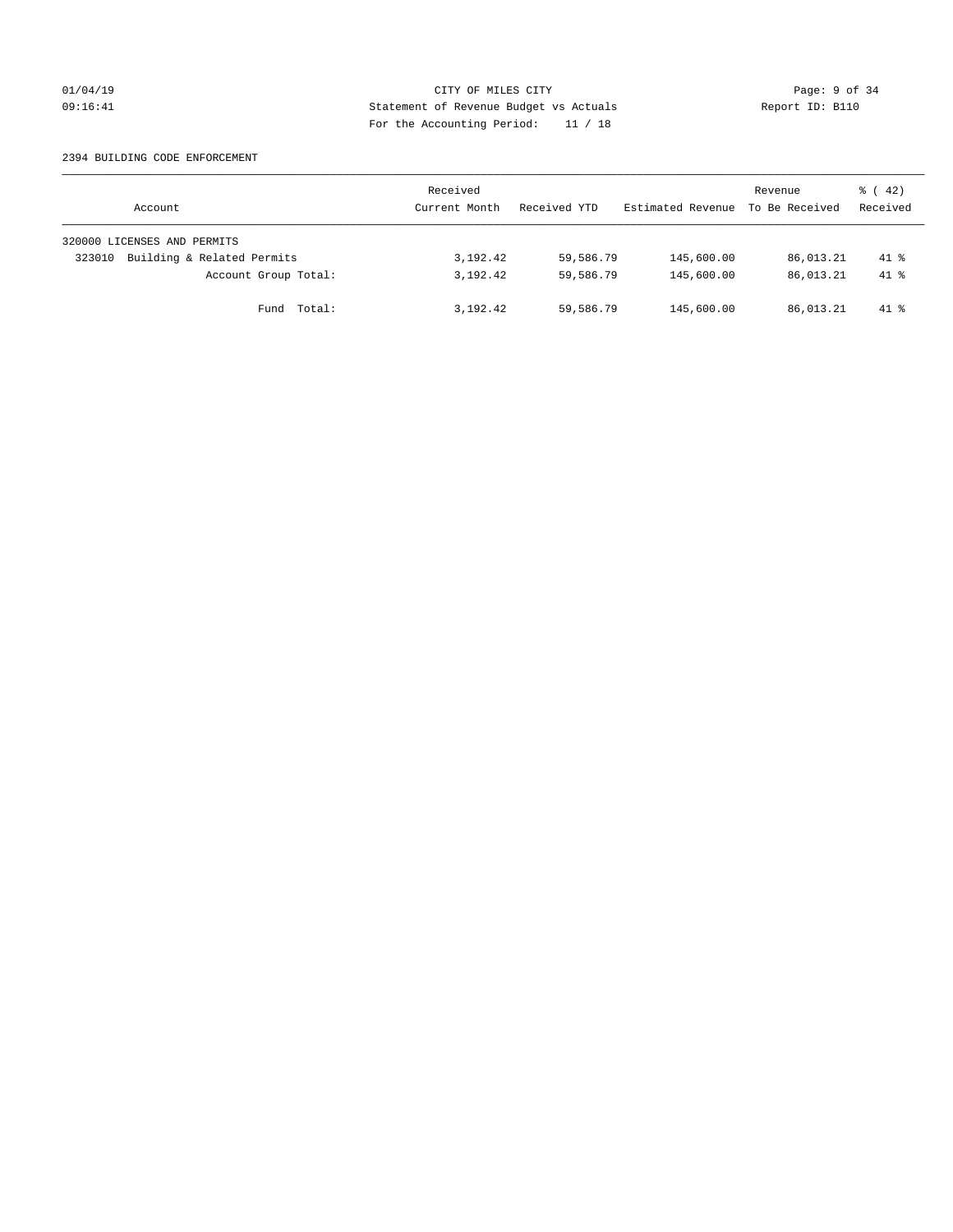# $CITY$  OF MILES  $CITY$  and the contract of  $34$ 09:16:41 Statement of Revenue Budget vs Actuals Report ID: B110 For the Accounting Period: 11 / 18

2400 LTG M D#165-(Gen City)

|              | Account                                  | Received<br>Current Month | Received YTD | Estimated Revenue | Revenue<br>To Be Received | $\frac{1}{6}$ ( 42)<br>Received |
|--------------|------------------------------------------|---------------------------|--------------|-------------------|---------------------------|---------------------------------|
| 310000 TAXES |                                          |                           |              |                   |                           |                                 |
| 311010       | Real Property Taxes                      | $-51.99$                  | $-51.99$     | 0.00              | 51.99                     | $***$ $ -$                      |
|              | Account Group Total:                     | $-51.99$                  | $-51.99$     | 0.00              | 51.99                     | $***$ $ -$                      |
|              | 360000 MISCELLANEOUS REVENUE             |                           |              |                   |                           |                                 |
| 363010       | Maintenance Assessments                  | 106,108.99                | 123, 163. 41 | 214,301.00        | 91,137.59                 | $57*$                           |
| 363040       | Penalty & Interest on Deling Assessments | 6.80                      | 272.49       | 500.00            | 227.51                    | 54%                             |
|              | Account Group Total:                     | 106, 115.79               | 123, 435.90  | 214,801.00        | 91,365.10                 | 57 <sup>8</sup>                 |
|              | 370000 INVESTMENT EARNINGS               |                           |              |                   |                           |                                 |
| 371010       | Investment Earnings                      | 0.00                      | 106.37       | 100.00            | $-6.37$                   | $106$ %                         |
|              | Account Group Total:                     | 0.00                      | 106.37       | 100.00            | $-6.37$                   | $106$ %                         |
|              | Fund Total:                              | 106,063.80                | 123,490.28   | 214,901.00        | 91,410.72                 | 57%                             |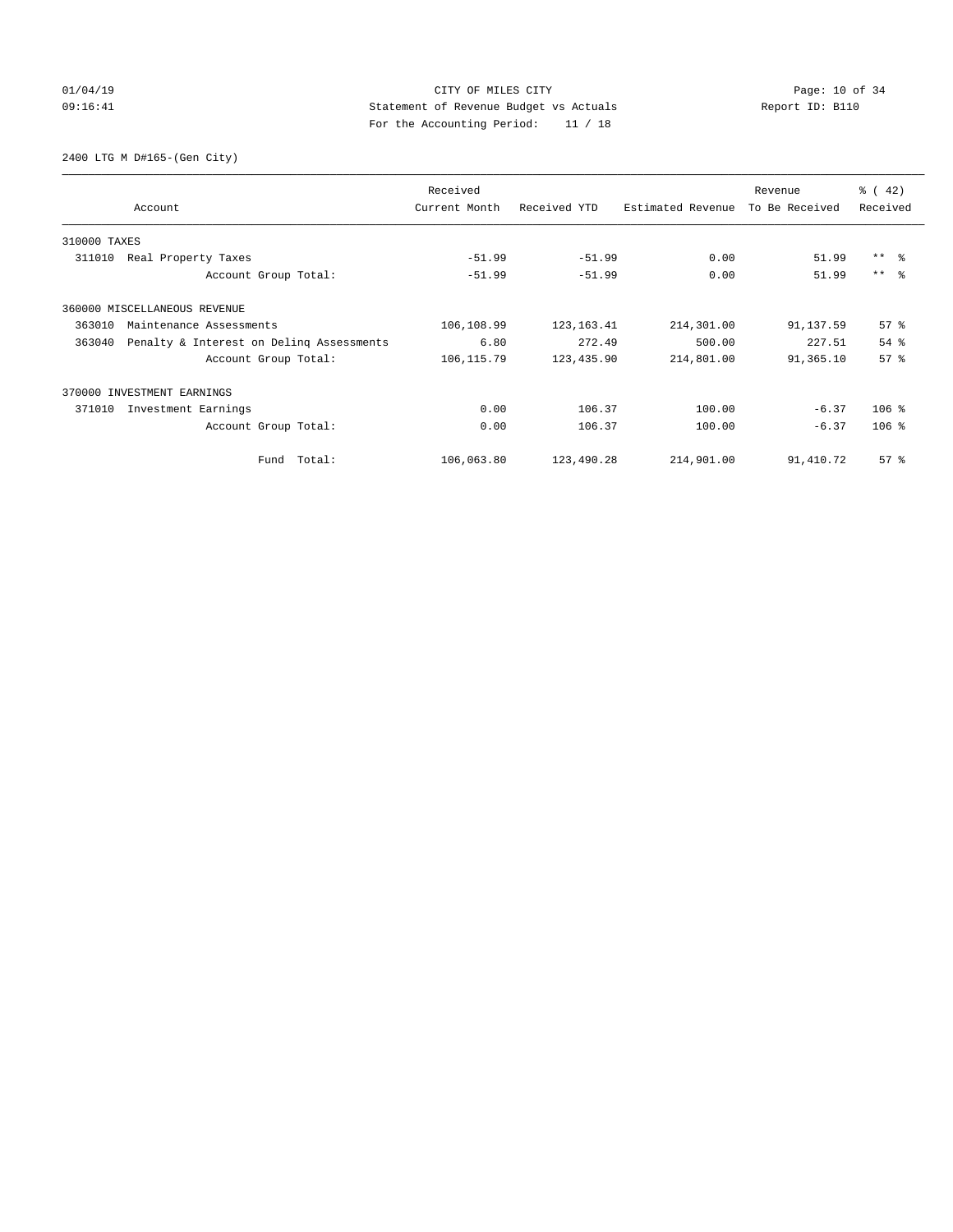# 01/04/19 CITY OF MILES CITY CHECK CONTROL CITY Page: 11 of 34 09:16:41 Statement of Revenue Budget vs Actuals Report ID: B110 For the Accounting Period: 11 / 18

2420 LTG M D#167-(MilesAddn Etc)

|        |                                          | Received      |              |                   | Revenue        | $\frac{1}{6}$ ( 42) |
|--------|------------------------------------------|---------------|--------------|-------------------|----------------|---------------------|
|        | Account                                  | Current Month | Received YTD | Estimated Revenue | To Be Received | Received            |
|        | 360000 MISCELLANEOUS REVENUE             |               |              |                   |                |                     |
| 363010 | Maintenance Assessments                  | 14,010.57     | 16,774.60    | 31,875.00         | 15,100.40      | $53$ $%$            |
| 363040 | Penalty & Interest on Deling Assessments | 3.30          | 16.57        | 100.00            | 83.43          | $17*$               |
|        | Account Group Total:                     | 14,013.87     | 16,791.17    | 31,975.00         | 15, 183.83     | 53%                 |
|        | 370000 INVESTMENT EARNINGS               |               |              |                   |                |                     |
| 371010 | Investment Earnings                      | 0.00          | 27.28        | 55.00             | 27.72          | $50*$               |
|        | Account Group Total:                     | 0.00          | 27.28        | 55.00             | 27.72          | $50*$               |
|        | Total:<br>Fund                           | 14,013.87     | 16,818.45    | 32,030.00         | 15, 211.55     | $53$ $%$            |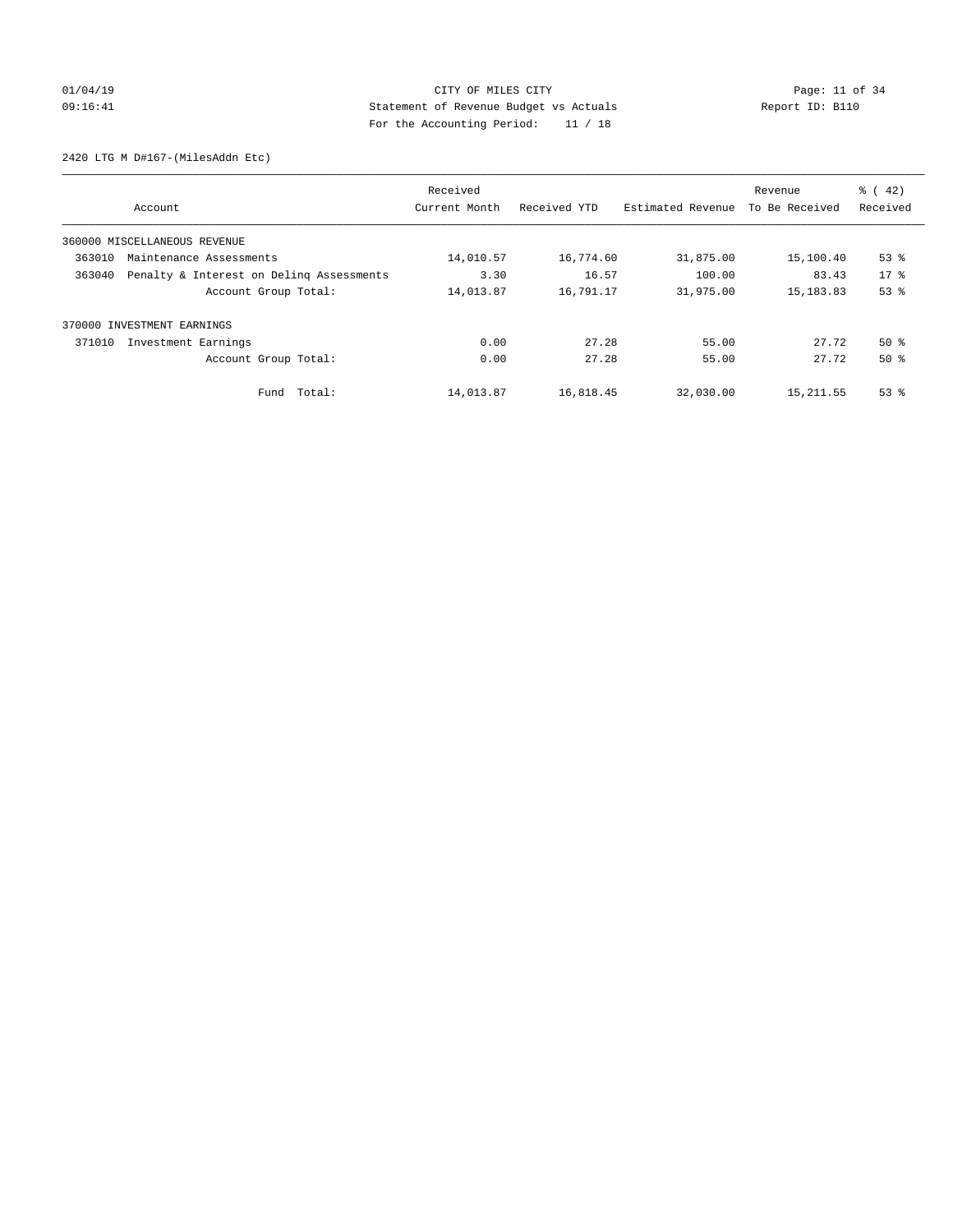# 01/04/19 CITY OF MILES CITY CHECK CONTROL CONTROL Page: 12 of 34 09:16:41 Statement of Revenue Budget vs Actuals Report ID: B110 For the Accounting Period: 11 / 18

2430 LTG M D#171-(Balsam Est)

|        |                                          | Received      |              |                   | Revenue        | $\frac{1}{6}$ ( 42) |
|--------|------------------------------------------|---------------|--------------|-------------------|----------------|---------------------|
|        | Account                                  | Current Month | Received YTD | Estimated Revenue | To Be Received | Received            |
|        | 360000 MISCELLANEOUS REVENUE             |               |              |                   |                |                     |
| 363010 | Maintenance Assessments                  | 2,585.12      | 2,794.94     | 5,037.00          | 2,242.06       | 55 <sup>8</sup>     |
| 363040 | Penalty & Interest on Deling Assessments | 0.00          | 0.00         | 5.00              | 5.00           | 0 <sup>8</sup>      |
|        | Account Group Total:                     | 2,585.12      | 2,794.94     | 5,042.00          | 2,247.06       | 55%                 |
|        | 370000 INVESTMENT EARNINGS               |               |              |                   |                |                     |
| 371010 | Investment Earnings                      | 0.00          | 8.08         | 10.00             | 1.92           | 81 %                |
|        | Account Group Total:                     | 0.00          | 8.08         | 10.00             | 1.92           | 81 %                |
|        | Total:<br>Fund                           | 2,585.12      | 2,803.02     | 5,052.00          | 2,248.98       | 55 <sup>8</sup>     |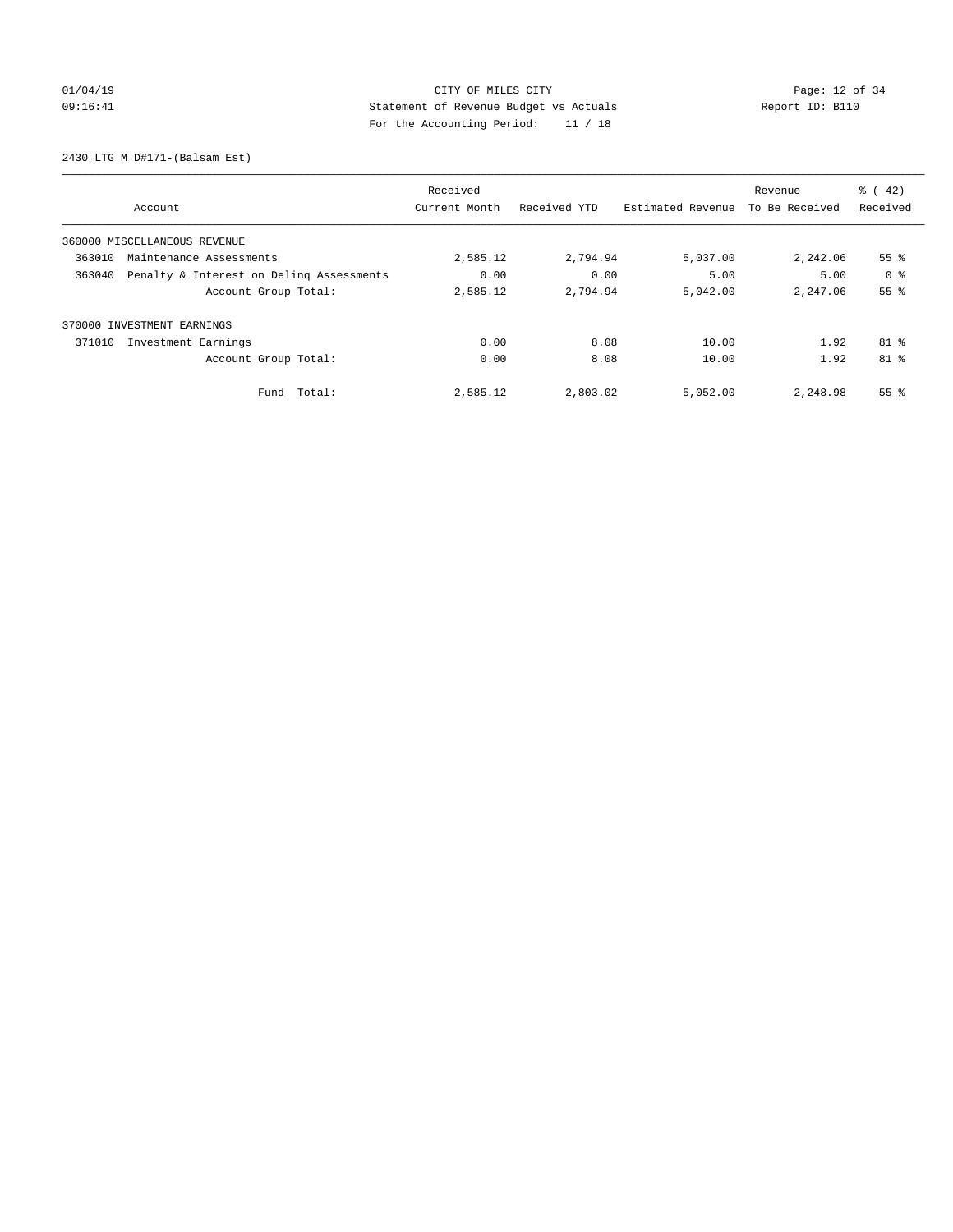# $CITY$  OF MILES CITY OF MILES CITY CHARGE PAGE: 13 of 34 09:16:41 Statement of Revenue Budget vs Actuals Report ID: B110 For the Accounting Period: 11 / 18

2440 LTG M D#172-(Main Str)

|        |                                          | Received      |              |                   | Revenue        | $\frac{1}{6}$ ( 42) |
|--------|------------------------------------------|---------------|--------------|-------------------|----------------|---------------------|
|        | Account                                  | Current Month | Received YTD | Estimated Revenue | To Be Received | Received            |
|        | 360000 MISCELLANEOUS REVENUE             |               |              |                   |                |                     |
| 363010 | Maintenance Assessments                  | 9,875.02      | 12,784.16    | 22,372.00         | 9,587.84       | 57%                 |
| 363040 | Penalty & Interest on Deling Assessments | 0.00          | 17.55        | 100.00            | 82.45          | 18 %                |
|        | Account Group Total:                     | 9,875.02      | 12,801.71    | 22,472.00         | 9,670.29       | 57 <sup>8</sup>     |
| 370000 | INVESTMENT EARNINGS                      |               |              |                   |                |                     |
| 371010 | Investment Earnings                      | 0.00          | 14.77        | 50.00             | 35.23          | $30*$               |
|        | Account Group Total:                     | 0.00          | 14.77        | 50.00             | 35.23          | $30*$               |
|        | Fund Total:                              | 9,875.02      | 12,816.48    | 22,522.00         | 9,705.52       | $57*$               |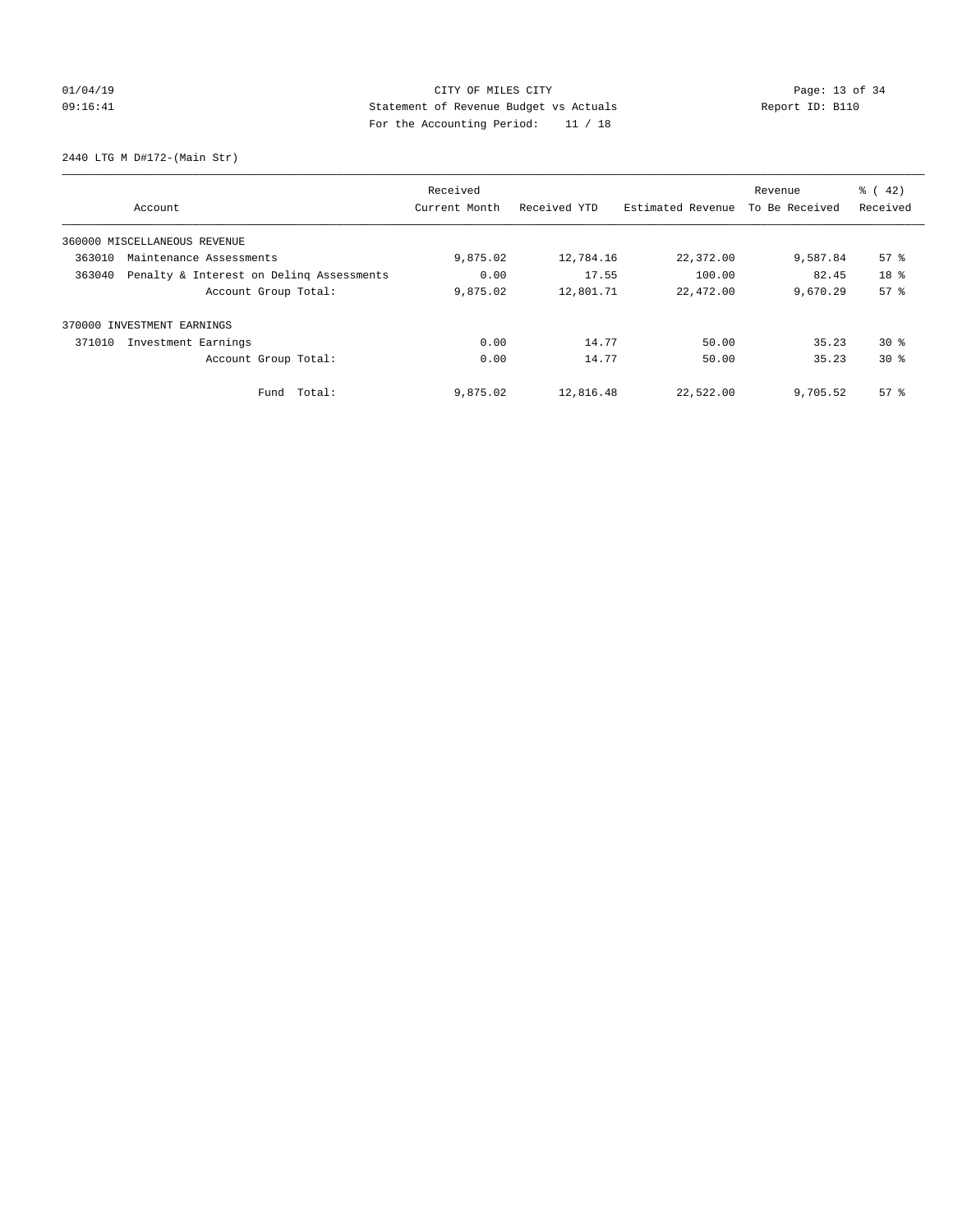# $CITY$  OF MILES CITY OF MILES CITY CHARGE PAGE: 14 of 34 09:16:41 Statement of Revenue Budget vs Actuals Report ID: B110 For the Accounting Period: 11 / 18

2450 LTG M D#195-(SG-Trico)

|        |                                          | Received      |              |                   | Revenue        | $\frac{1}{6}$ ( 42) |
|--------|------------------------------------------|---------------|--------------|-------------------|----------------|---------------------|
|        | Account                                  | Current Month | Received YTD | Estimated Revenue | To Be Received | Received            |
|        | 360000 MISCELLANEOUS REVENUE             |               |              |                   |                |                     |
| 363010 | Maintenance Assessments                  | 2,190.76      | 2,410.57     | 5,338.00          | 2,927.43       | $45$ %              |
| 363040 | Penalty & Interest on Deling Assessments | 0.00          | 0.00         | 10.00             | 10.00          | 0 <sup>8</sup>      |
|        | Account Group Total:                     | 2,190.76      | 2,410.57     | 5,348.00          | 2.937.43       | 45%                 |
|        | 370000 INVESTMENT EARNINGS               |               |              |                   |                |                     |
| 371010 | Investment Earnings                      | 0.00          | 11.54        | 10.00             | $-1.54$        | $115$ %             |
|        | Account Group Total:                     | 0.00          | 11.54        | 10.00             | $-1.54$        | $115$ %             |
|        | Fund Total:                              | 2,190.76      | 2,422.11     | 5,358.00          | 2,935.89       | $45$ $%$            |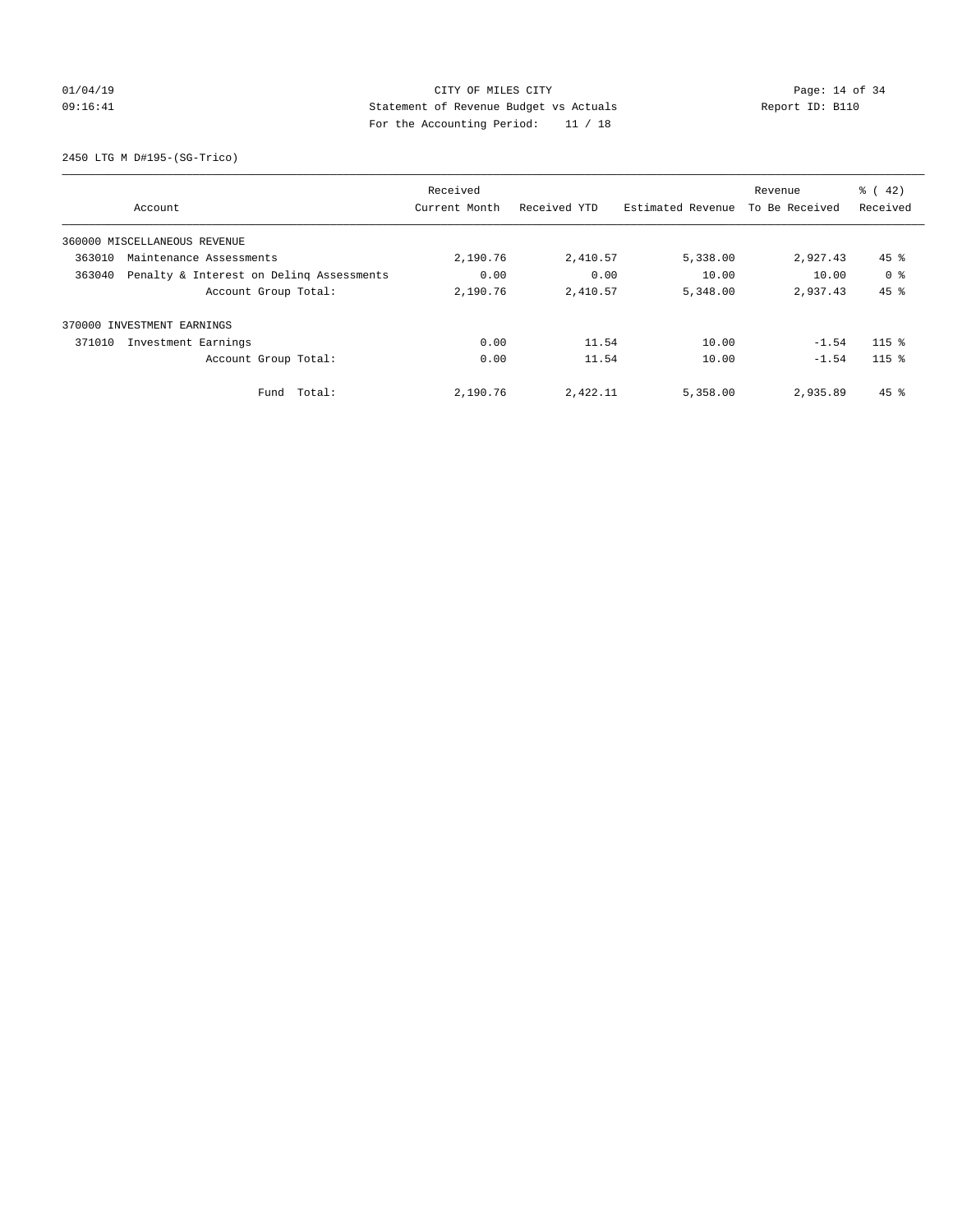# $CITY$  OF MILES  $CITY$  and the contract of  $34$ 09:16:41 Statement of Revenue Budget vs Actuals Report ID: B110 For the Accounting Period: 11 / 18

2470 LTG M D#202-(SG-MDU&NV)

|        |                                          | Received      |              |                   | Revenue        | $\frac{1}{6}$ ( 42) |
|--------|------------------------------------------|---------------|--------------|-------------------|----------------|---------------------|
|        | Account                                  | Current Month | Received YTD | Estimated Revenue | To Be Received | Received            |
|        | 360000 MISCELLANEOUS REVENUE             |               |              |                   |                |                     |
| 363010 | Maintenance Assessments                  | 4,101.01      | 4,818.03     | 8,622.00          | 3,803.97       | $56$ $\frac{6}{3}$  |
| 363040 | Penalty & Interest on Deling Assessments | 0.00          | 20.90        | 20.00             | $-0.90$        | 105 <sup>8</sup>    |
|        | Account Group Total:                     | 4,101.01      | 4,838.93     | 8,642.00          | 3,803.07       | 56%                 |
| 370000 | INVESTMENT EARNINGS                      |               |              |                   |                |                     |
| 371010 | Investment Earnings                      | 0.00          | 0.00         | 10.00             | 10.00          | 0 %                 |
|        | Account Group Total:                     | 0.00          | 0.00         | 10.00             | 10.00          | 0 <sup>8</sup>      |
|        | Fund Total:                              | 4,101.01      | 4,838.93     | 8,652.00          | 3,813.07       | $56$ $\frac{6}{3}$  |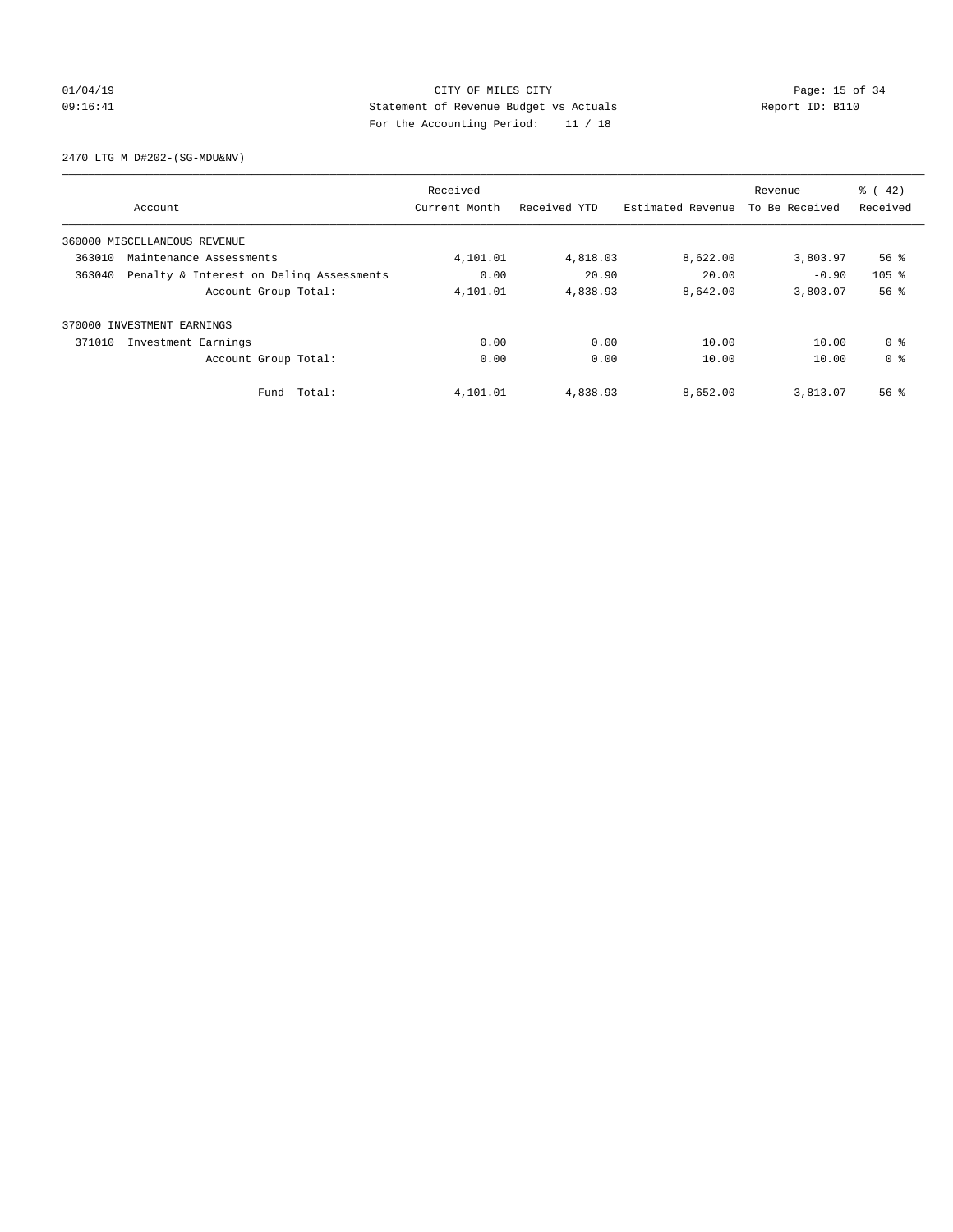## 01/04/19 **Page: 16 of 34** CITY OF MILES CITY **Page: 16 of 34** 09:16:41 Statement of Revenue Budget vs Actuals Report ID: B110 For the Accounting Period: 11 / 18

2480 LTG M M#173-(Milestown Estates)

|        |                                          | Received      |              |                   | Revenue        | $\frac{1}{6}$ ( 42) |
|--------|------------------------------------------|---------------|--------------|-------------------|----------------|---------------------|
|        | Account                                  | Current Month | Received YTD | Estimated Revenue | To Be Received | Received            |
|        | 360000 MISCELLANEOUS REVENUE             |               |              |                   |                |                     |
| 363010 | Maintenance Assessments                  | 1,618.32      | 1,804.03     | 2,673.00          | 868.97         | 67 %                |
| 363040 | Penalty & Interest on Deling Assessments | 0.00          | 1.18         | 0.00              | $-1.18$        | $***$ $ -$          |
|        | Account Group Total:                     | 1,618.32      | 1,805.21     | 2,673.00          | 867.79         | 68 %                |
|        | 370000 INVESTMENT EARNINGS               |               |              |                   |                |                     |
| 371010 | Investment Earnings                      | 0.00          | 2.92         | 10.00             | 7.08           | $29*$               |
|        | Account Group Total:                     | 0.00          | 2.92         | 10.00             | 7.08           | 29 <sup>8</sup>     |
|        | Fund Total:                              | 1,618.32      | 1,808.13     | 2,683.00          | 874.87         | $67*$               |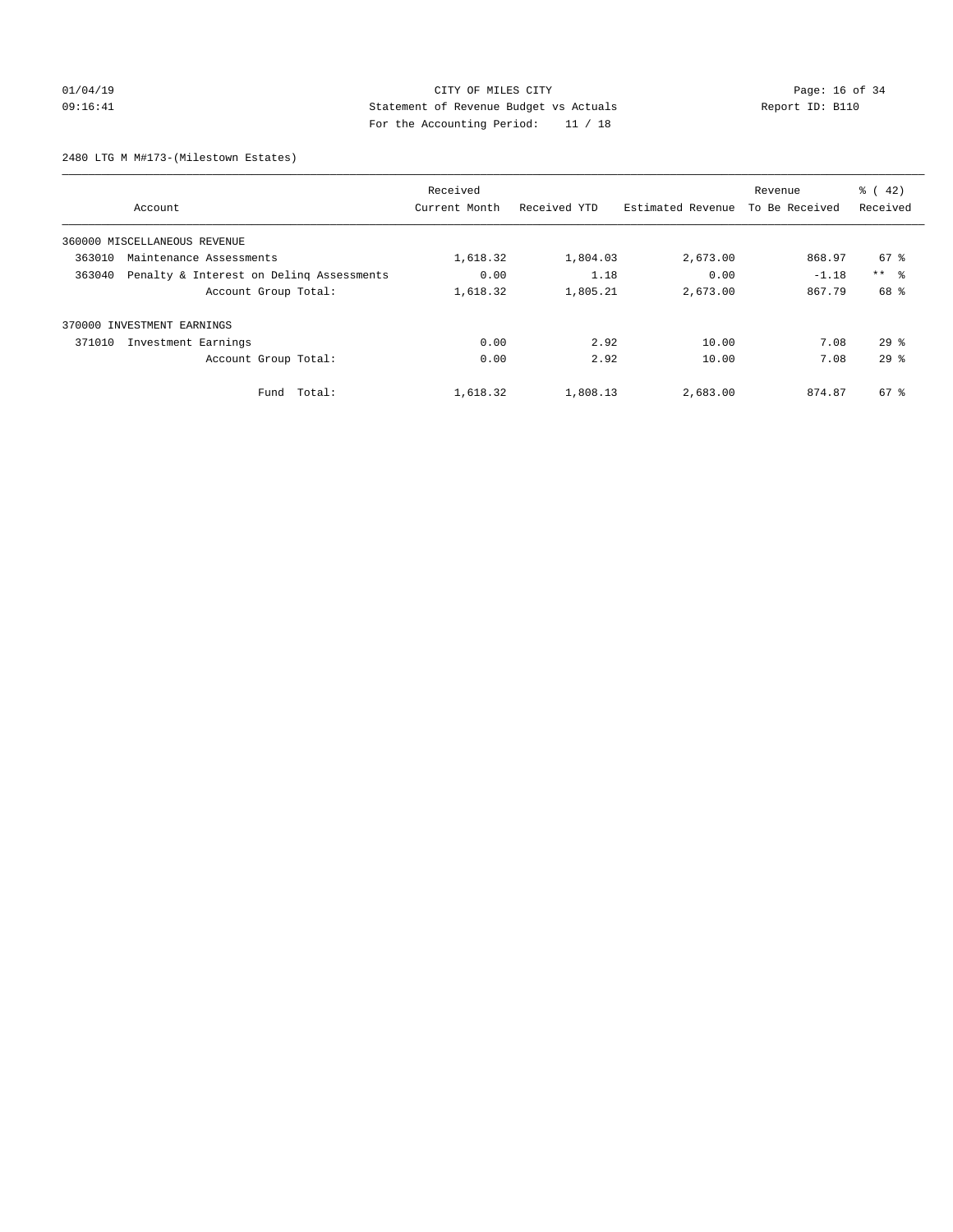# 01/04/19 CITY OF MILES CITY CHECK CITY CHECK Page: 17 of 34 09:16:41 Statement of Revenue Budget vs Actuals Report ID: B110 For the Accounting Period: 11 / 18

2510 STR MAINT DIST #204

|                                                    | Received      |              |                   | Revenue        | % (42)          |
|----------------------------------------------------|---------------|--------------|-------------------|----------------|-----------------|
| Account                                            | Current Month | Received YTD | Estimated Revenue | To Be Received | Received        |
| 310000 TAXES                                       |               |              |                   |                |                 |
| 311010 Real Property Taxes                         | $-51.99$      | $-51.99$     | 0.00              | 51.99          | $***$<br>- 옹    |
| Account Group Total:                               | $-51.99$      | $-51.99$     | 0.00              | 51.99          | $***$ $ -$      |
| 330000 INTERGOVERNMENTAL REVENUES                  |               |              |                   |                |                 |
| 331113 FEMA -Projects                              | 0.00          | 0.00         | 30,000.00         | 30,000.00      | 0 <sup>8</sup>  |
| Account Group Total:                               | 0.00          | 0.00         | 30,000.00         | 30,000.00      | 0 <sup>8</sup>  |
| 360000 MISCELLANEOUS REVENUE                       |               |              |                   |                |                 |
| 362020<br>MISC REVENUE                             | 600.00        | 600.00       | 0.00              | $-600.00$      | $***$ $%$       |
| 363010<br>Maintenance Assessments                  | 773,851.65    | 881,534.78   | 1,570,748.00      | 689, 213. 22   | 56 <sup>8</sup> |
| 363040<br>Penalty & Interest on Deling Assessments | 11.76         | 1,202.09     | 4,000.00          | 2,797.91       | $30*$           |
| Account Group Total:                               | 774,463.41    | 883, 336.87  | 1,574,748.00      | 691, 411.13    | 56 <sup>8</sup> |
| 370000 INVESTMENT EARNINGS                         |               |              |                   |                |                 |
| 371010<br>Investment Earnings                      | 0.00          | 3,949.83     | 5,000.00          | 1,050.17       | 79 %            |
| Account Group Total:                               | 0.00          | 3,949.83     | 5.000.00          | 1,050.17       | 79 %            |
| 380000 OTHER FINANCING SOURCES                     |               |              |                   |                |                 |
| Interfund Operating Transfer<br>383000             | 0.00          | 0.00         | 102,300.00        | 102,300.00     | 0 <sup>8</sup>  |
| Account Group Total:                               | 0.00          | 0.00         | 102,300.00        | 102,300.00     | 0 <sup>8</sup>  |
| Fund Total:                                        | 774, 411.42   | 887, 234.71  | 1,712,048.00      | 824, 813.29    | $52$ $%$        |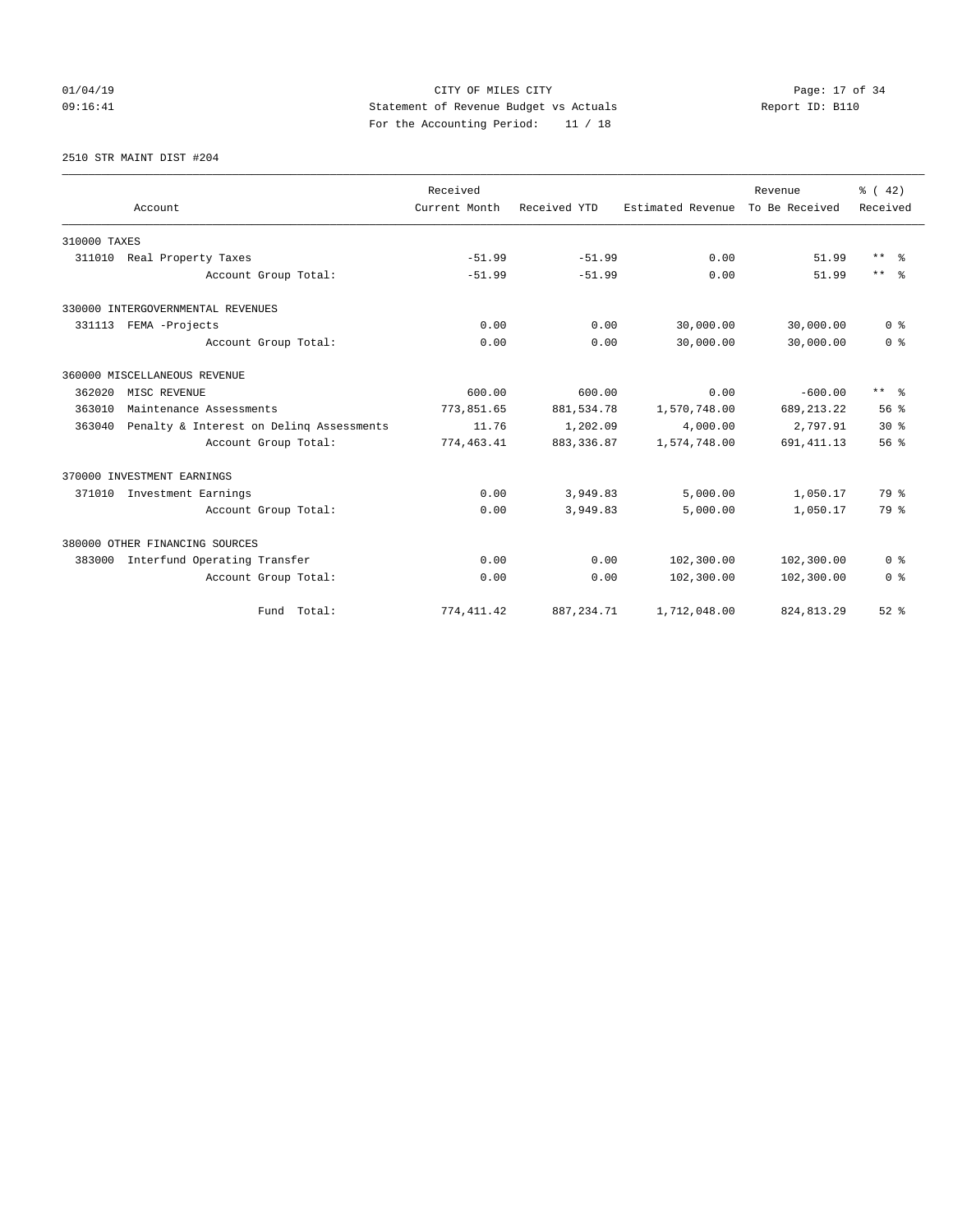# $CITY$  OF MILES  $CITY$  and the contract of  $34$ 09:16:41 Statement of Revenue Budget vs Actuals Report ID: B110 For the Accounting Period: 11 / 18

2520 STR MAINT DIST #205

|        | Account                                  | Received<br>Current Month | Received YTD | Estimated Revenue | Revenue<br>To Be Received | $\frac{3}{6}$ ( 42)<br>Received |
|--------|------------------------------------------|---------------------------|--------------|-------------------|---------------------------|---------------------------------|
|        | 330000 INTERGOVERNMENTAL REVENUES        |                           |              |                   |                           |                                 |
| 331113 | FEMA -Projects                           | 0.00                      | 0.00         | 7,500.00          | 7,500.00                  | 0 <sup>8</sup>                  |
|        | Account Group Total:                     | 0.00                      | 0.00         | 7,500.00          | 7,500.00                  | 0 <sup>8</sup>                  |
|        | 360000 MISCELLANEOUS REVENUE             |                           |              |                   |                           |                                 |
| 362020 | MISC REVENUE                             | 150.00                    | 150.00       | 0.00              | $-150.00$                 | $***$ $=$                       |
| 363010 | Maintenance Assessments                  | 127,863.27                | 152, 215.61  | 255,571.00        | 103, 355.39               | 60 %                            |
| 363040 | Penalty & Interest on Deling Assessments | 20.96                     | 397.31       | 1,000.00          | 602.69                    | $40*$                           |
|        | Account Group Total:                     | 128,034.23                | 152,762.92   | 256,571.00        | 103,808.08                | 60 %                            |
|        | 370000 INVESTMENT EARNINGS               |                           |              |                   |                           |                                 |
| 371010 | Investment Earnings                      | 0.00                      | 1,127.19     | 400.00            | $-727.19$                 | $282$ $%$                       |
|        | Account Group Total:                     | 0.00                      | 1,127.19     | 400.00            | $-727.19$                 | $282$ %                         |
|        | 380000 OTHER FINANCING SOURCES           |                           |              |                   |                           |                                 |
| 383000 | Interfund Operating Transfer             | 0.00                      | 0.00         | 91,062.00         | 91,062.00                 | 0 <sup>8</sup>                  |
|        | Account Group Total:                     | 0.00                      | 0.00         | 91,062.00         | 91,062.00                 | 0 <sup>8</sup>                  |
|        | Fund Total:                              | 128,034.23                | 153,890.11   | 355,533.00        | 201,642.89                | $43*$                           |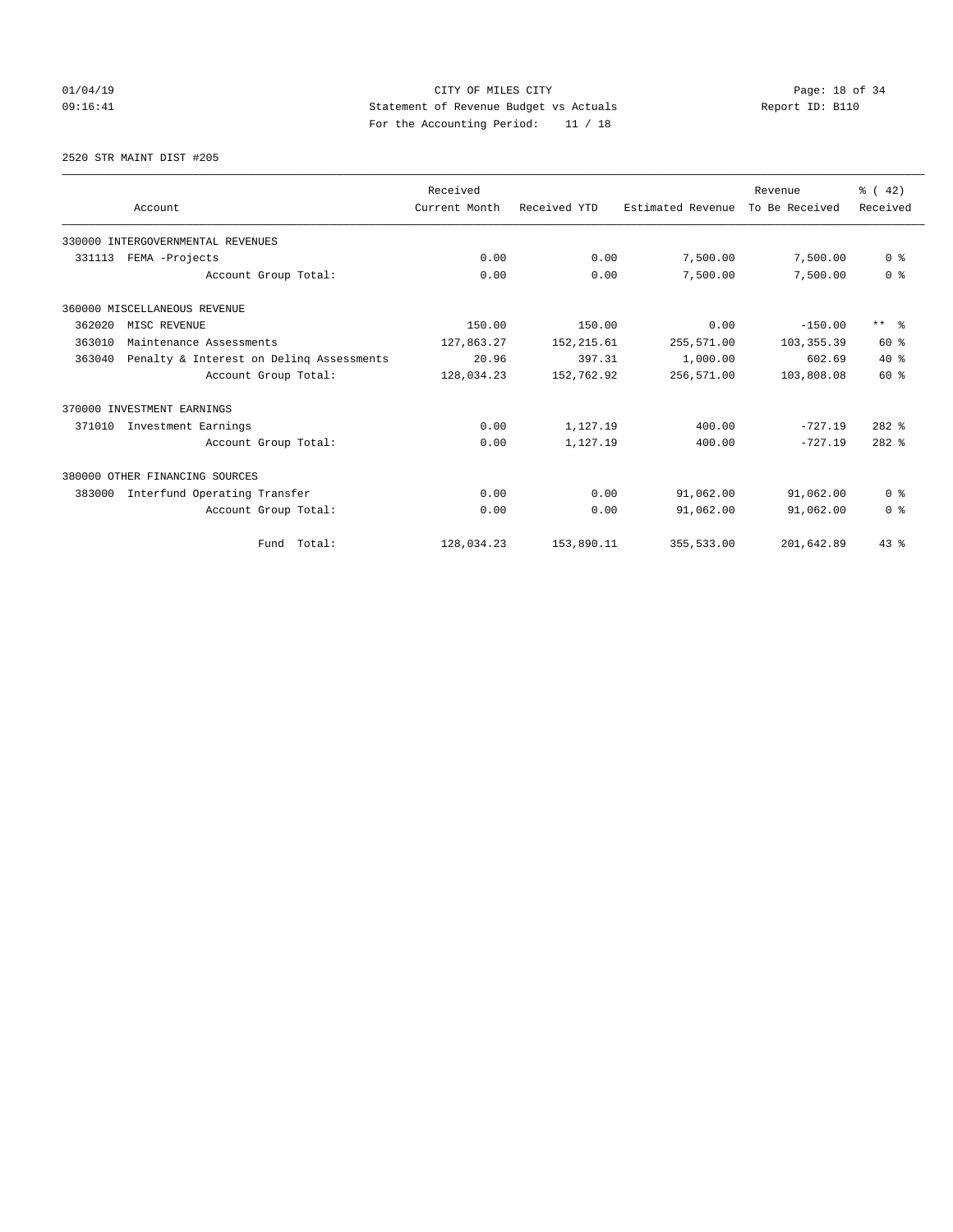## 01/04/19 **Page: 19 of 34** CITY OF MILES CITY **Page: 19 of 34** 09:16:41 Statement of Revenue Budget vs Actuals Report ID: B110 For the Accounting Period: 11 / 18

2540 STR MAINT DIST#207-(MILESTOWN ESTATES)

|        |                                          | Received      |              |                   | Revenue        | $\frac{1}{6}$ ( 42) |
|--------|------------------------------------------|---------------|--------------|-------------------|----------------|---------------------|
|        | Account                                  | Current Month | Received YTD | Estimated Revenue | To Be Received | Received            |
|        | 360000 MISCELLANEOUS REVENUE             |               |              |                   |                |                     |
| 363010 | Maintenance Assessments                  | 2,913.15      | 3, 315.36    | 4,859.00          | 1,543.64       | 68 %                |
| 363040 | Penalty & Interest on Deling Assessments | 0.00          | 6.10         | 0.00              | $-6.10$        | $***$ $\approx$     |
|        | Account Group Total:                     | 2,913.15      | 3,321.46     | 4,859.00          | 1,537.54       | 68 %                |
| 370000 | INVESTMENT EARNINGS                      |               |              |                   |                |                     |
| 371010 | Investment Earnings                      | 0.00          | 22.17        | 20.00             | $-2.17$        | $111$ %             |
|        | Account Group Total:                     | 0.00          | 22.17        | 20.00             | $-2.17$        | $111*$              |
|        | Fund Total:                              | 2,913.15      | 3, 343.63    | 4,879.00          | 1,535.37       | 69 %                |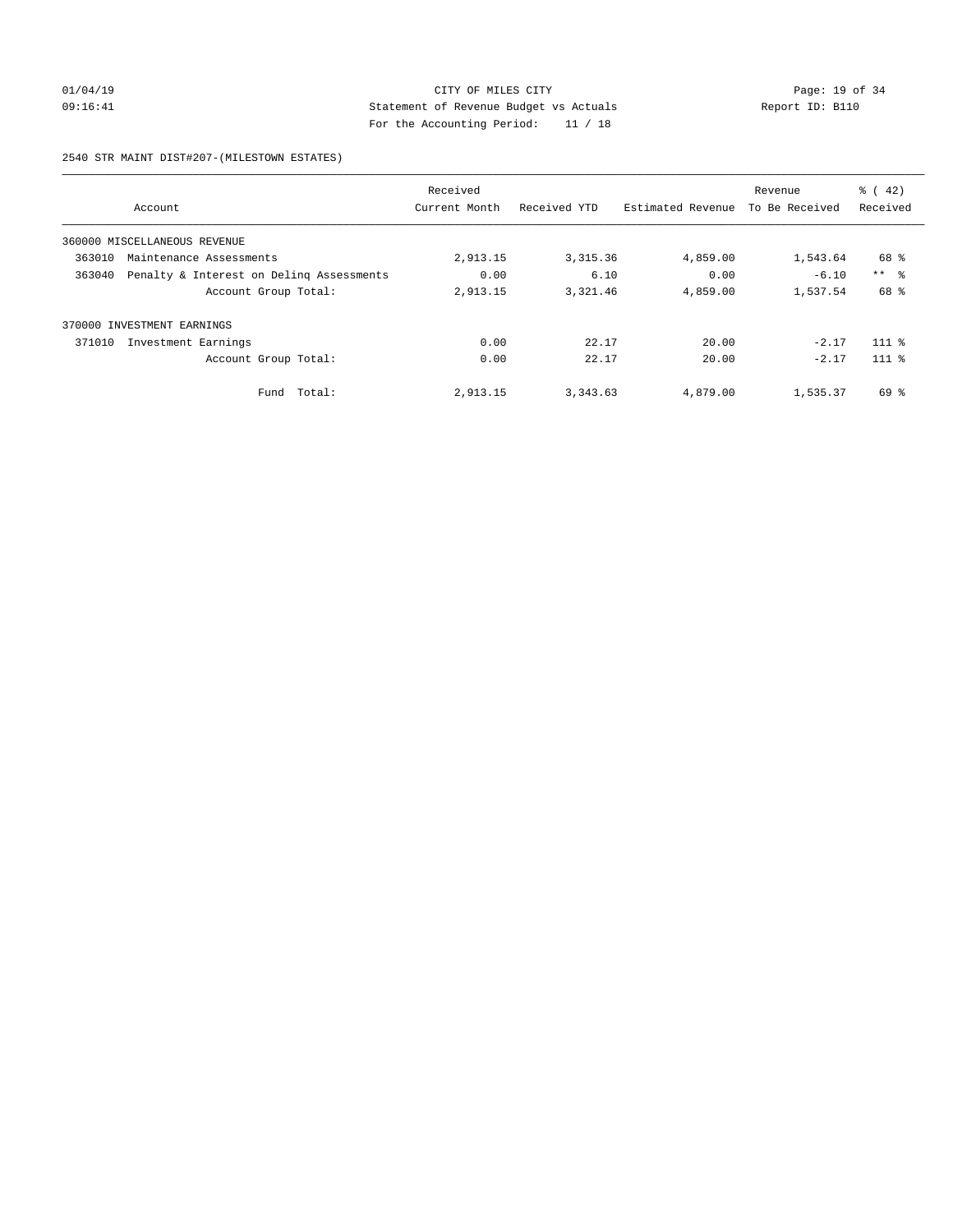# $CITY$  OF MILES  $CITY$  and the contract of  $CITY$  and  $CITY$  and  $P1/04/19$ 09:16:41 Statement of Revenue Budget vs Actuals Report ID: B110 For the Accounting Period: 11 / 18

#### 2701 Fire Grants

|        |                                   | Received      |              |                   | Revenue        | $\frac{1}{6}$ ( 42) |
|--------|-----------------------------------|---------------|--------------|-------------------|----------------|---------------------|
|        | Account                           | Current Month | Received YTD | Estimated Revenue | To Be Received | Received            |
|        | 330000 INTERGOVERNMENTAL REVENUES |               |              |                   |                |                     |
| 331113 | FEMA -Projects                    | 0.00          | 0.00         | 358,273.00        | 358,273.00     | 0 <sup>8</sup>      |
|        | Account Group Total:              | 0.00          | 0.00         | 358,273.00        | 358,273.00     | 0 <sup>8</sup>      |
|        | 360000 MISCELLANEOUS REVENUE      |               |              |                   |                |                     |
| 365040 | DONATIONS-FIRE/AMB                | 0.00          | 0.00         | 300.00            | 300.00         | 0 <sup>8</sup>      |
| 367000 | Sale of Junk or Salvage           | 0.00          | 0.00         | 10,000.00         | 10,000.00      | 0 <sup>8</sup>      |
|        | Account Group Total:              | 0.00          | 0.00         | 10,300.00         | 10,300.00      | 0 <sup>8</sup>      |
|        | Total:<br>Fund                    | 0.00          | 0.00         | 368,573.00        | 368,573.00     | 0 <sup>8</sup>      |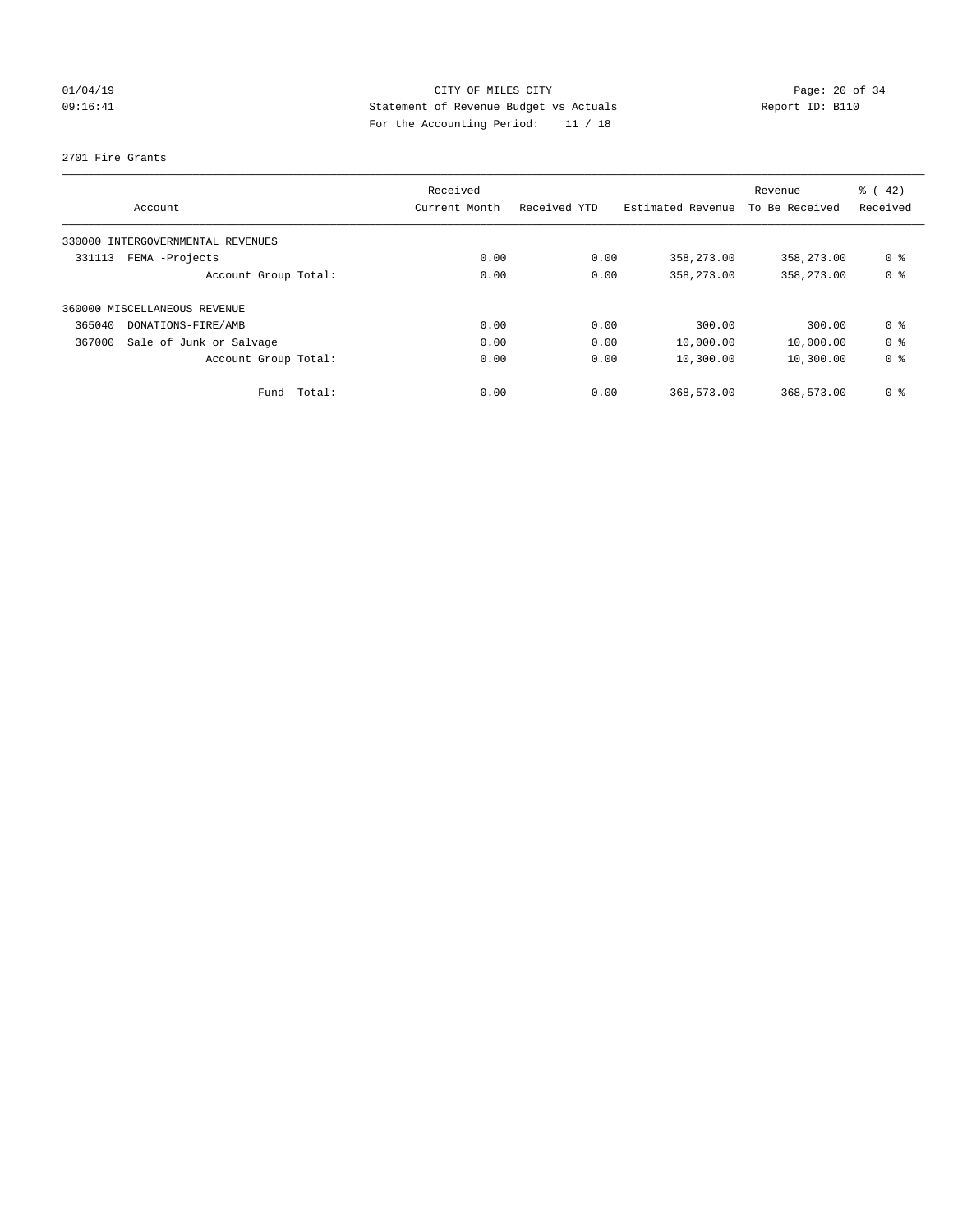## 01/04/19 Page: 21 of 34 09:16:41 Statement of Revenue Budget vs Actuals Report ID: B110 For the Accounting Period: 11 / 18

2820 GAS TAX

| Account                              | Received<br>Current Month | Received YTD | Estimated Revenue | Revenue<br>To Be Received | $\frac{1}{6}$ ( 42)<br>Received |
|--------------------------------------|---------------------------|--------------|-------------------|---------------------------|---------------------------------|
| 330000 INTERGOVERNMENTAL REVENUES    |                           |              |                   |                           |                                 |
| Gasoline Tax Apportionment<br>335040 | 14,552.93                 | 72,764.65    | 174,635.00        | 101,870.35                | $42*$                           |
| Account Group Total:                 | 14,552.93                 | 72,764.65    | 174,635.00        | 101,870.35                | $42*$                           |
| Total:<br>Fund                       | 14,552.93                 | 72,764.65    | 174,635.00        | 101,870.35                | $42$ %                          |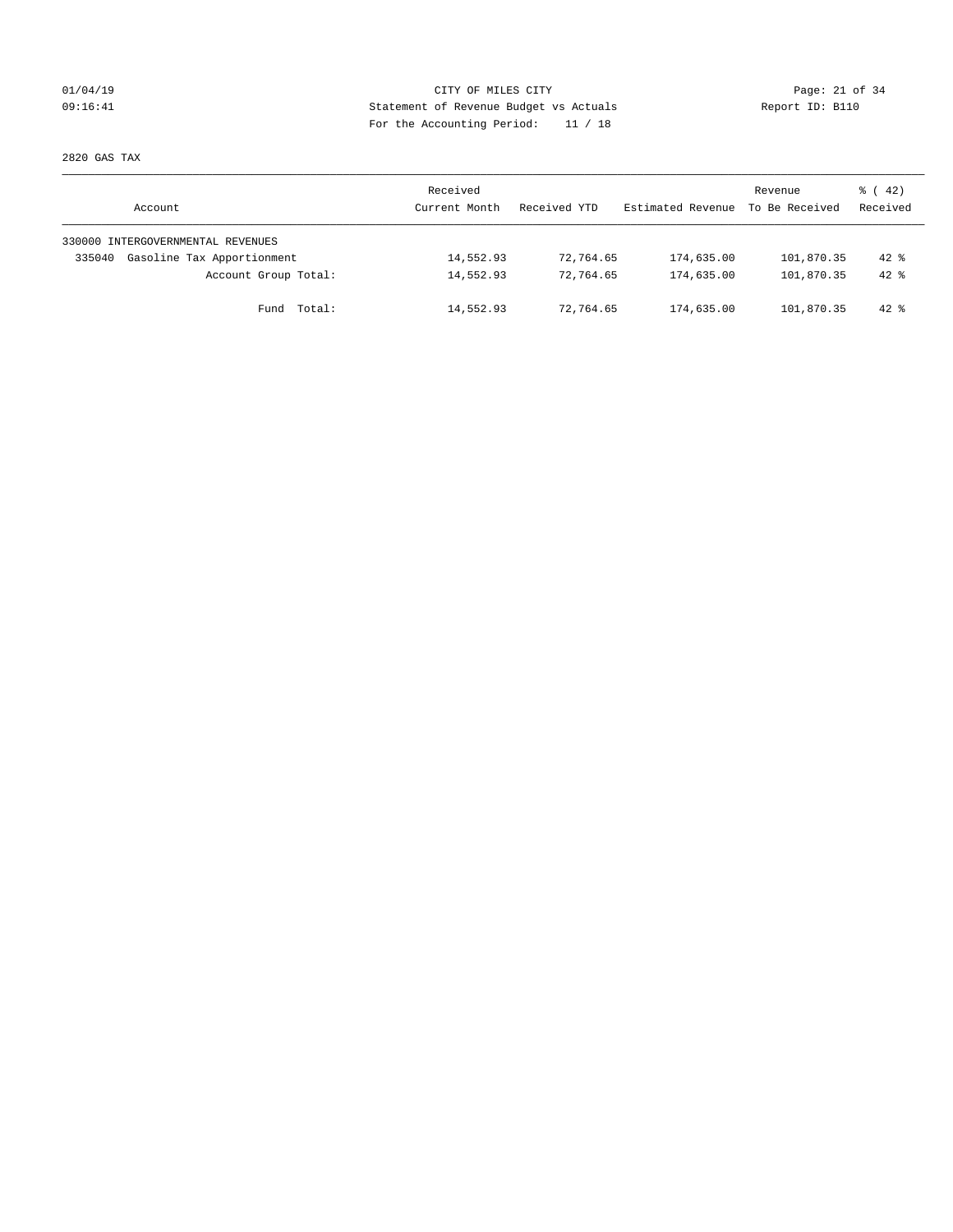# 01/04/19 **Page: 22 of 34** 09:16:41 Statement of Revenue Budget vs Actuals Report ID: B110 For the Accounting Period: 11 / 18

2821 HB473- Fuel Tax

| Account                                | Received<br>Current Month | Received YTD | Estimated Revenue | Revenue<br>To Be Received | $\frac{1}{6}$ ( 42)<br>Received |
|----------------------------------------|---------------------------|--------------|-------------------|---------------------------|---------------------------------|
|                                        |                           |              |                   |                           |                                 |
| 330000 INTERGOVERNMENTAL REVENUES      |                           |              |                   |                           |                                 |
| 335041<br>HB473                        | 0.00                      | 0.00         | 96,938.00         | 96,938.00                 | 0 <sup>8</sup>                  |
| Account Group Total:                   | 0.00                      | 0.00         | 96,938.00         | 96,938.00                 | 0 <sup>8</sup>                  |
| 380000 OTHER FINANCING SOURCES         |                           |              |                   |                           |                                 |
| Interfund Operating Transfer<br>383000 | 0.00                      | 0.00         | 4,847.00          | 4,847.00                  | 0 %                             |
| Account Group Total:                   | 0.00                      | 0.00         | 4,847.00          | 4,847.00                  | 0 <sup>8</sup>                  |
| Total:<br>Fund                         | 0.00                      | 0.00         | 101,785.00        | 101,785.00                | 0 <sup>8</sup>                  |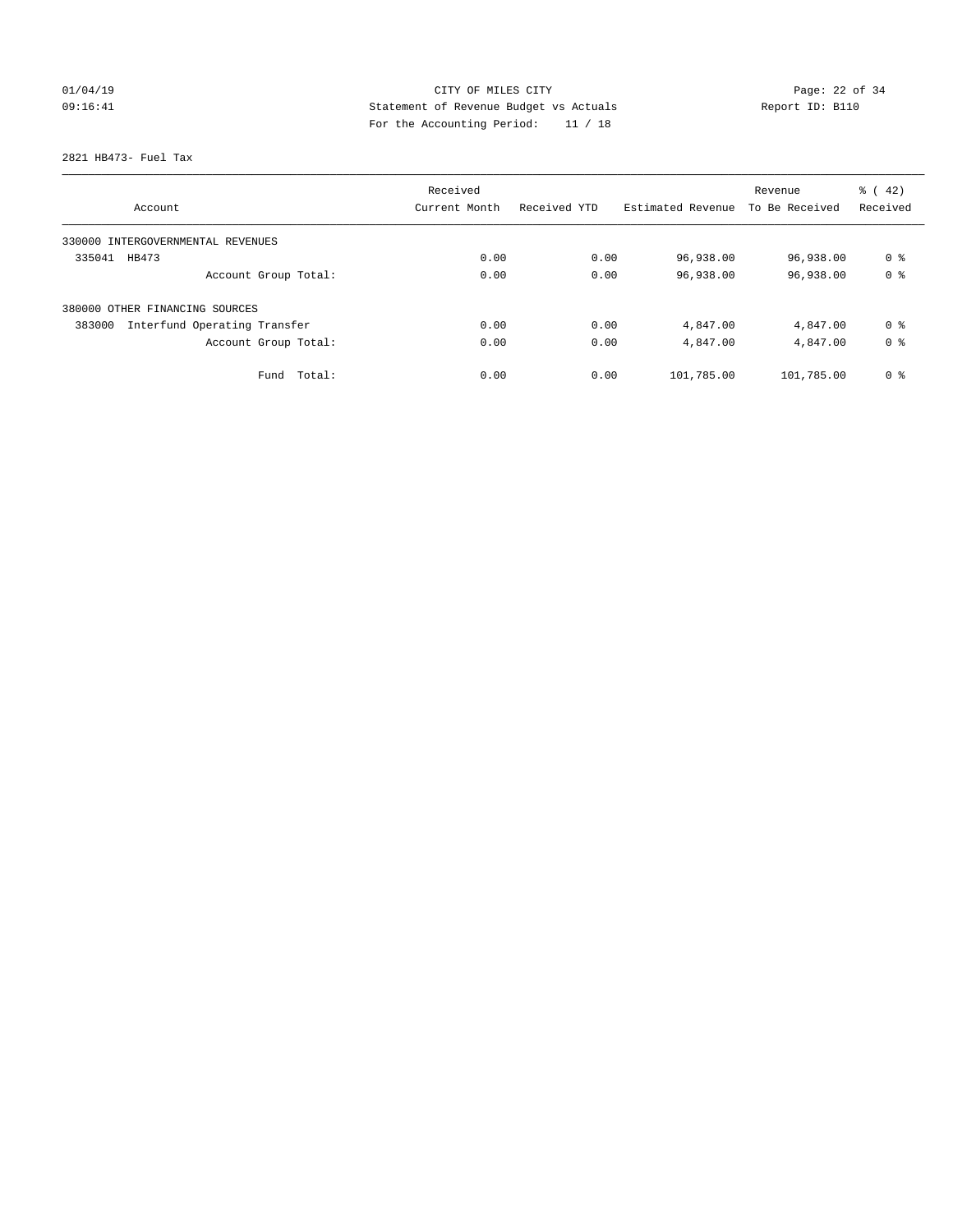## 01/04/19 Page: 23 of 34 09:16:41 Statement of Revenue Budget vs Actuals Report ID: B110 For the Accounting Period: 11 / 18

2850 911 EMERGENCY

|        |                                   |        | Received      |              |                   | Revenue        | $\frac{1}{6}$ ( 42) |
|--------|-----------------------------------|--------|---------------|--------------|-------------------|----------------|---------------------|
|        | Account                           |        | Current Month | Received YTD | Estimated Revenue | To Be Received | Received            |
|        | 330000 INTERGOVERNMENTAL REVENUES |        |               |              |                   |                |                     |
| 335080 | Basic 911 Funds                   |        | 0.00          | 16,253.19    | 63,000.00         | 46,746.81      | 26%                 |
| 335081 | Enhanced 911 Funds                |        | 0.00          | 16,253.19    | 63,000.00         | 46,746.81      | 26%                 |
| 335082 | 911 - WIRELESS FUNDS              |        | 0.00          | 38,197.63    | 75,000.00         | 36,802.37      | $51$ %              |
|        | Account Group Total:              |        | 0.00          | 70,704.01    | 201,000.00        | 130,295.99     | 35%                 |
| 370000 | INVESTMENT EARNINGS               |        |               |              |                   |                |                     |
| 371010 | Investment Earnings               |        | 0.00          | 1,948.75     | 200.00            | $-1,748.75$    | $974$ $%$           |
|        | Account Group Total:              |        | 0.00          | 1,948.75     | 200.00            | $-1.748.75$    | $974$ $%$           |
|        | Fund                              | Total: | 0.00          | 72,652.76    | 201,200.00        | 128,547.24     | $36*$               |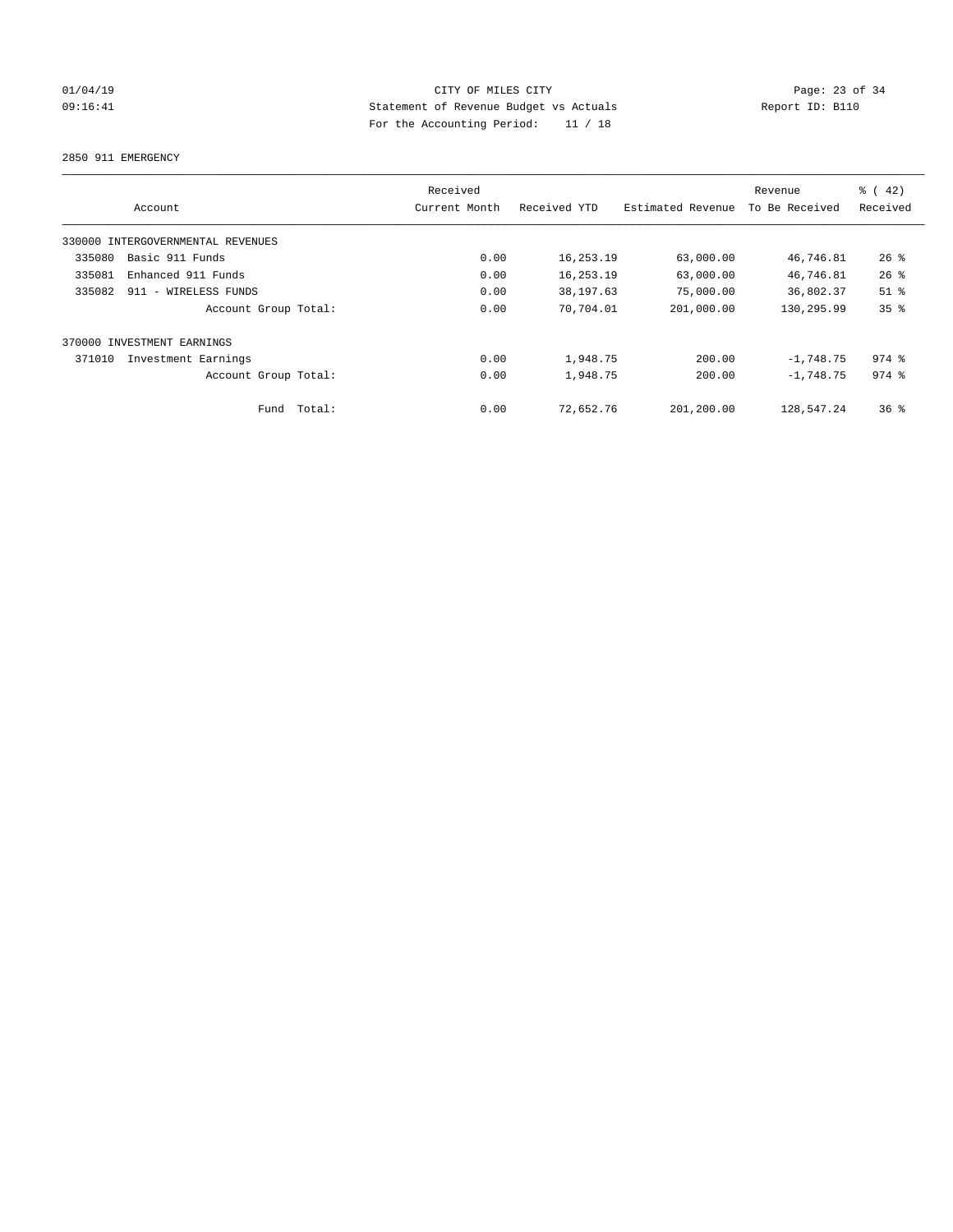## 01/04/19 Page: 24 of 34 09:16:41 Statement of Revenue Budget vs Actuals Report ID: B110 For the Accounting Period: 11 / 18

2880 LIBRARY GRANTS

|        | Account                           | Received<br>Current Month | Received YTD | Estimated Revenue | Revenue<br>To Be Received | $\frac{1}{6}$ ( 42)<br>Received |
|--------|-----------------------------------|---------------------------|--------------|-------------------|---------------------------|---------------------------------|
|        | 330000 INTERGOVERNMENTAL REVENUES |                           |              |                   |                           |                                 |
| 334101 | HB#193-Interlibrary Loan Reimb    | 0.00                      | 0.00         | 5.000.00          | 5,000.00                  | 0 %                             |
| 334104 | Sagebrush Fed Headquarters        | 0.00                      | 4,610.08     | 0.00              | $-4,610.08$               | $***$ $\approx$                 |
| 334105 | Sagebrush Fed/Coal Sev Tax        | 0.00                      | 0.00         | 4,610.00          | 4,610.00                  | 0 <sup>8</sup>                  |
|        | Account Group Total:              | 0.00                      | 4,610.08     | 9.610.00          | 4,999.92                  | 48 %                            |
|        | Total:<br>Fund                    | 0.00                      | 4,610.08     | 9,610.00          | 4,999.92                  | 48 %                            |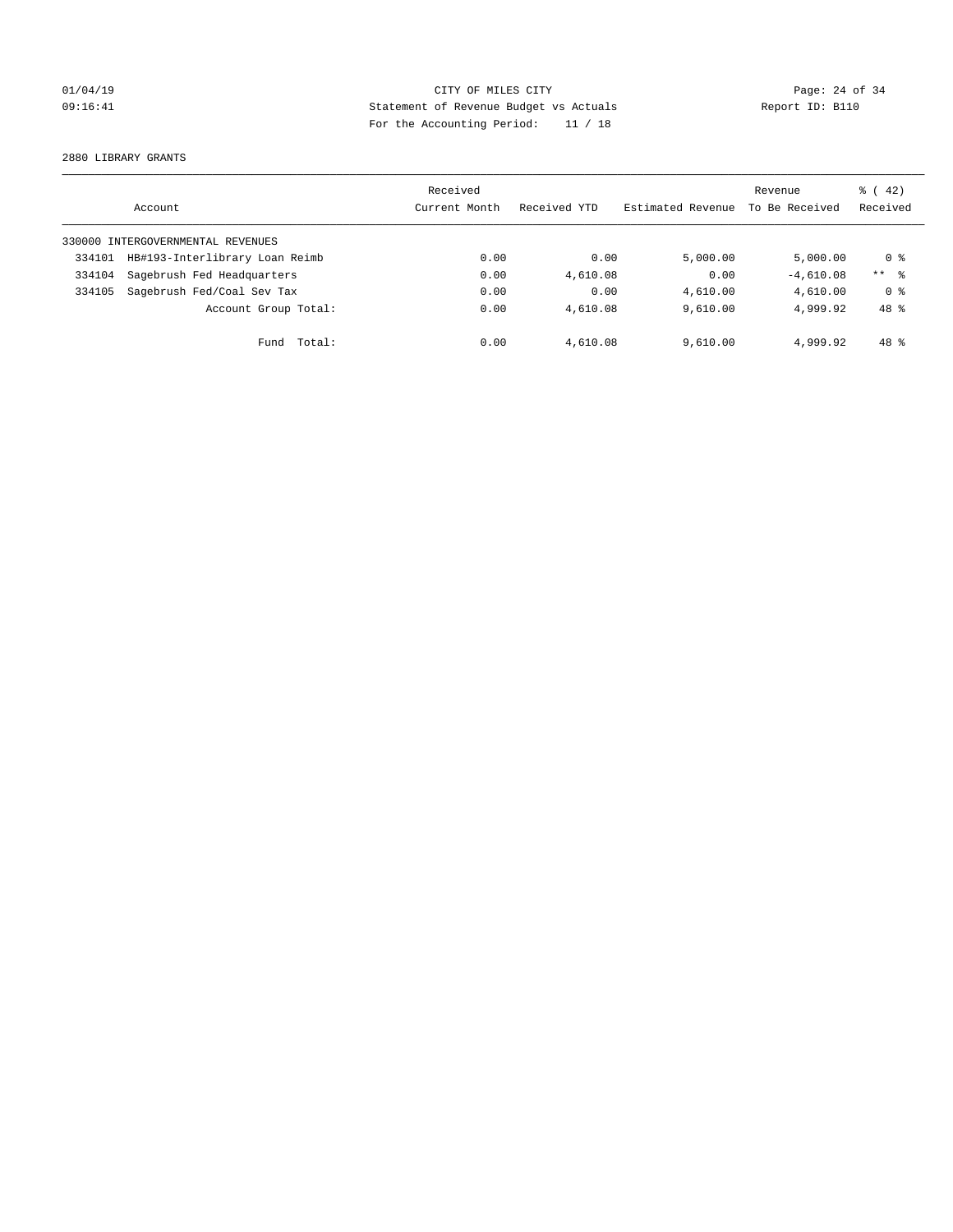# $CITY$  OF MILES  $CITY$  and the contract of  $CITY$  and  $CITY$  and  $P_1Q_2$ : 25 of 34 09:16:41 Statement of Revenue Budget vs Actuals Report ID: B110 For the Accounting Period: 11 / 18

2935 Historic Preservation

|                                        | Received      |              |                   | Revenue        | $\frac{1}{6}$ ( 42) |
|----------------------------------------|---------------|--------------|-------------------|----------------|---------------------|
| Account                                | Current Month | Received YTD | Estimated Revenue | To Be Received | Received            |
| 330000 INTERGOVERNMENTAL REVENUES      |               |              |                   |                |                     |
| 334000<br>State Grants                 | 0.00          | 0.00         | 5,500.00          | 5,500.00       | 0 <sup>8</sup>      |
| Account Group Total:                   | 0.00          | 0.00         | 5,500.00          | 5,500.00       | 0 <sup>8</sup>      |
| 340000 Charges for Services            |               |              |                   |                |                     |
| Preservation Service Fees<br>346080    | 0.00          | 0.00         | 1,200.00          | 1,200.00       | 0 <sup>8</sup>      |
| Account Group Total:                   | 0.00          | 0.00         | 1,200.00          | 1,200.00       | 0 <sup>8</sup>      |
| 360000 MISCELLANEOUS REVENUE           |               |              |                   |                |                     |
| Contributions and Donations<br>365000  | 0.00          | 0.00         | 1,000.00          | 1,000.00       | 0 <sup>8</sup>      |
| Account Group Total:                   | 0.00          | 0.00         | 1,000.00          | 1,000.00       | 0 <sup>8</sup>      |
| 380000 OTHER FINANCING SOURCES         |               |              |                   |                |                     |
| Interfund Operating Transfer<br>383000 | 0.00          | 0.00         | 2,200.00          | 2,200.00       | 0 <sup>8</sup>      |
| Account Group Total:                   | 0.00          | 0.00         | 2,200.00          | 2,200.00       | 0 <sup>8</sup>      |
| Total:<br>Fund                         | 0.00          | 0.00         | 9,900.00          | 9,900.00       | 0 <sup>8</sup>      |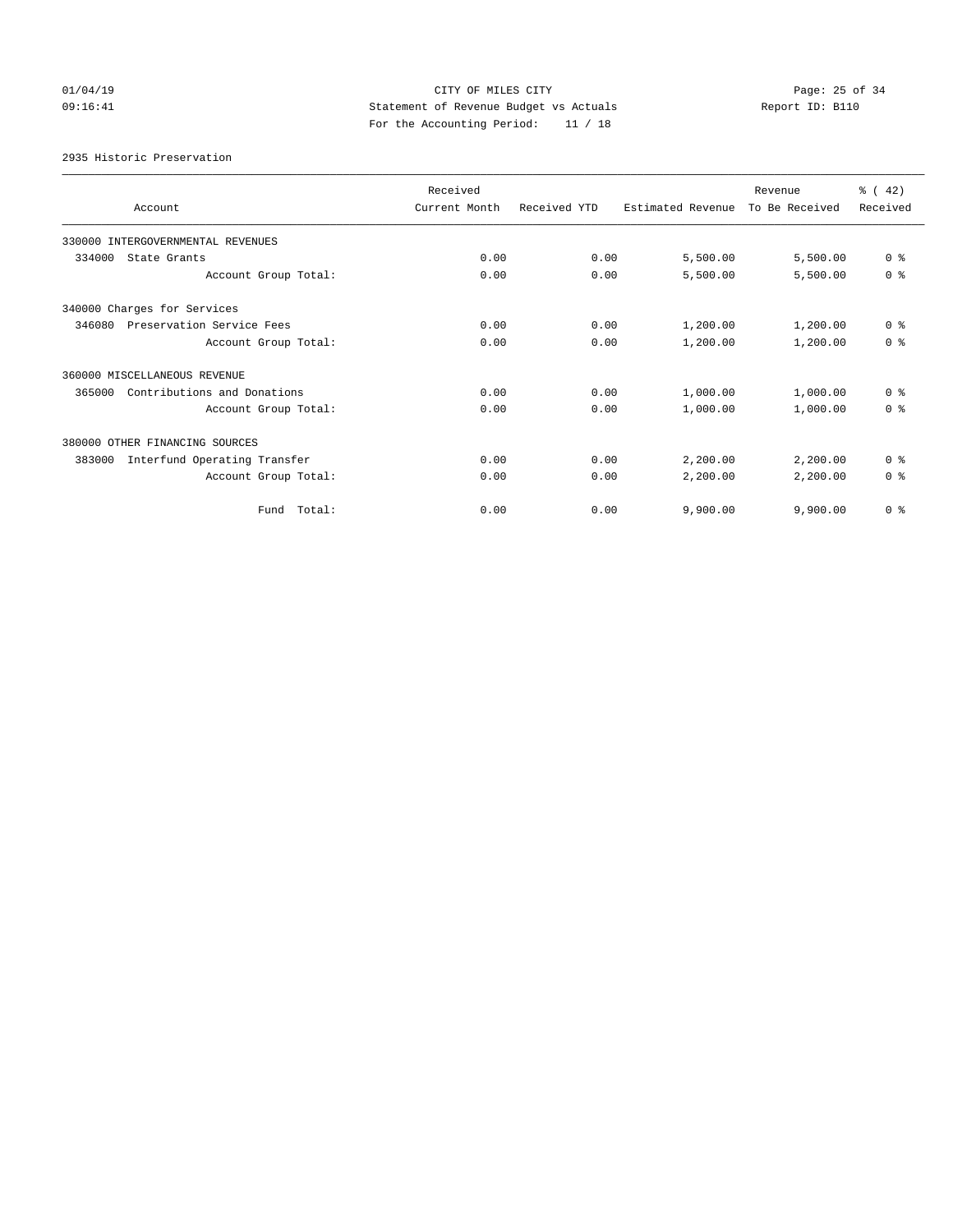# 01/04/19 **Page: 26 of 34** CITY OF MILES CITY **Page: 26 of 34** 09:16:41 Statement of Revenue Budget vs Actuals Report ID: B110 For the Accounting Period: 11 / 18

2985 RETIRED SENIOR VOLUNTEER PROG (RSVP)

|        | Account                           |        | Received<br>Current Month | Received YTD | Estimated Revenue | Revenue<br>To Be Received | $\frac{3}{6}$ ( 42)<br>Received |
|--------|-----------------------------------|--------|---------------------------|--------------|-------------------|---------------------------|---------------------------------|
|        | 330000 INTERGOVERNMENTAL REVENUES |        |                           |              |                   |                           |                                 |
| 331165 | RSVP FEDERAL GRANTS               |        | 7,194.87                  | 25,982.33    | 78,912.00         | 52,929.67                 | 33%                             |
|        | Account Group Total:              |        | 7,194.87                  | 25,982.33    | 78,912.00         | 52,929.67                 | 33%                             |
|        | 360000 MISCELLANEOUS REVENUE      |        |                           |              |                   |                           |                                 |
| 362020 | MISC REVENUE                      |        | 220.00                    | 5,110.93     | 16,900.00         | 11,789.07                 | $30*$                           |
| 362023 | RSVP- Excess/Fund RAISING         |        | 0.00                      | 0.00         | 700.00            | 700.00                    | 0 <sup>8</sup>                  |
|        | Account Group Total:              |        | 220.00                    | 5,110.93     | 17,600.00         | 12,489.07                 | 29 <sup>°</sup>                 |
|        | 370000 INVESTMENT EARNINGS        |        |                           |              |                   |                           |                                 |
| 371010 | Investment Earnings               |        | 0.00                      | 52.78        | 0.00              | $-52.78$                  | ** 8                            |
|        | Account Group Total:              |        | 0.00                      | 52.78        | 0.00              | $-52.78$                  | $***$ $ -$                      |
|        | Fund                              | Total: | 7,414.87                  | 31,146.04    | 96,512.00         | 65,365.96                 | $32$ $%$                        |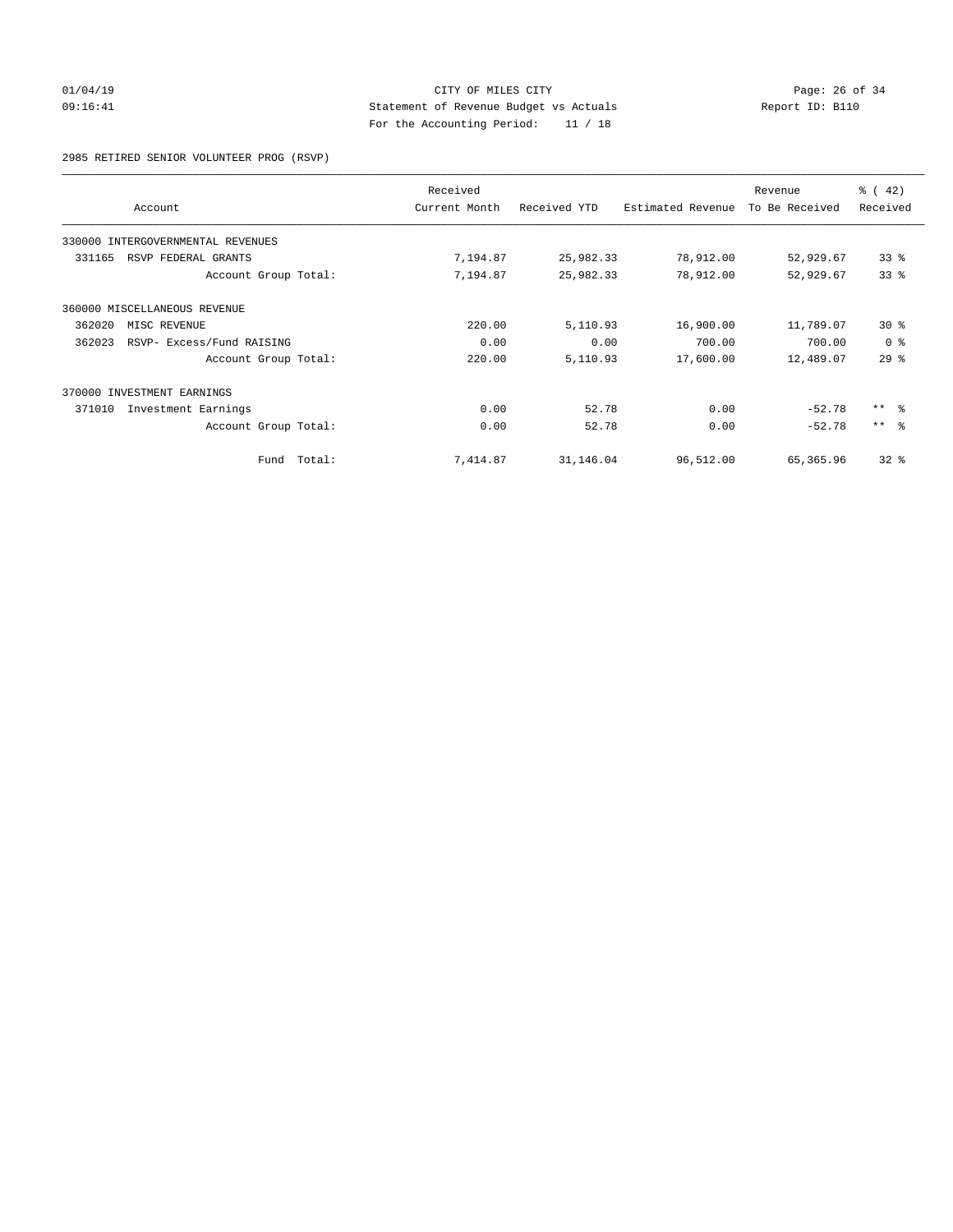## 01/04/19 Page: 27 of 34 09:16:41 Statement of Revenue Budget vs Actuals Report ID: B110 For the Accounting Period: 11 / 18

3670 SID 211

|        | Account                                 | Received<br>Current Month | Received YTD | Estimated Revenue | Revenue<br>To Be Received | $\frac{1}{6}$ ( 42)<br>Received |
|--------|-----------------------------------------|---------------------------|--------------|-------------------|---------------------------|---------------------------------|
|        | 360000 MISCELLANEOUS REVENUE            |                           |              |                   |                           |                                 |
| 363020 | Bond Principal and Interest Assessments | 1,985.99                  | 2,359.25     | 5,319.00          | 2,959.75                  | 44 %                            |
|        | Account Group Total:                    | 1,985.99                  | 2,359.25     | 5,319.00          | 2,959.75                  | 44 %                            |
|        | Fund Total:                             | 1,985.99                  | 2,359.25     | 5,319.00          | 2,959.75                  | 44 %                            |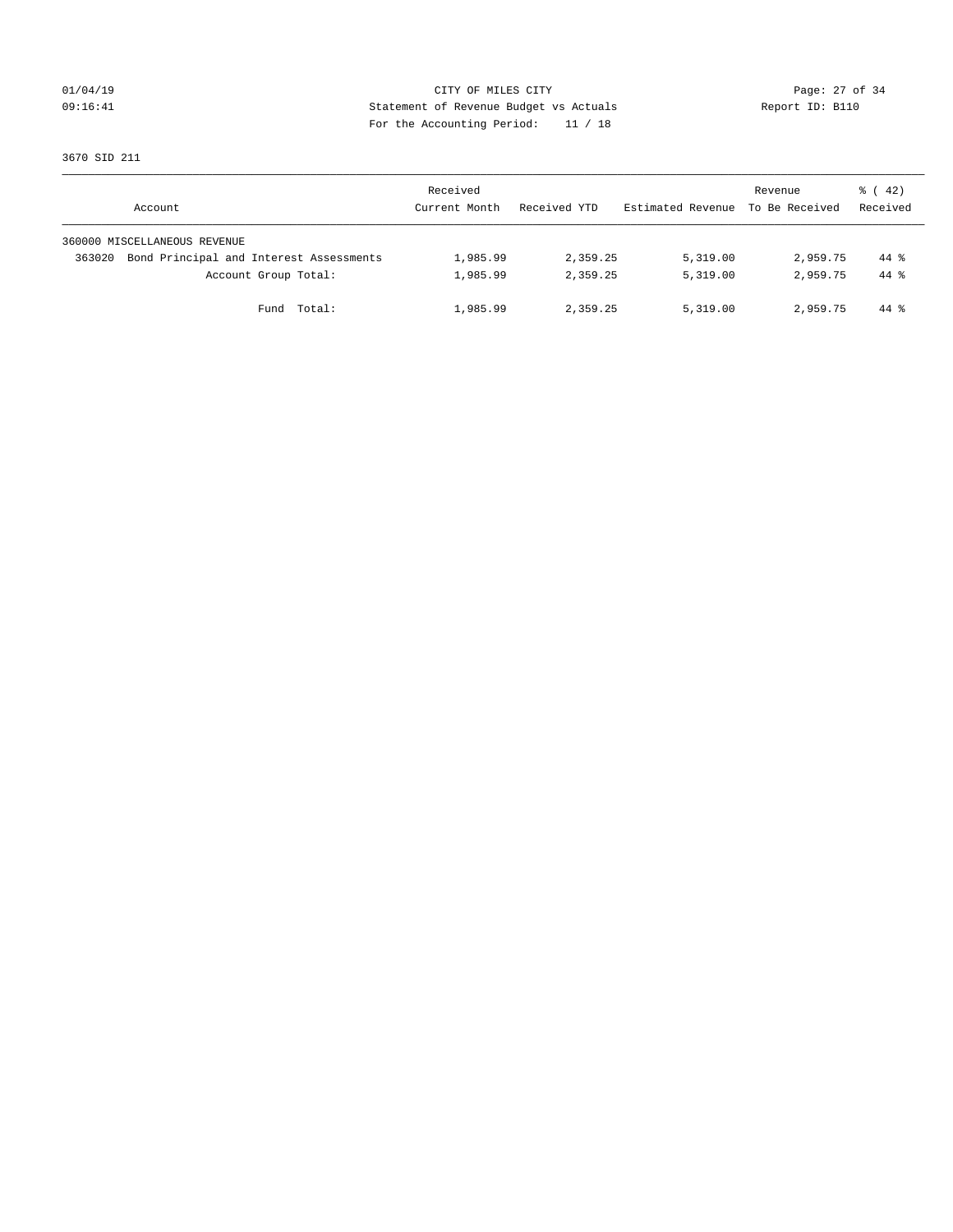# 01/04/19 CITY OF MILES CITY Page: 28 of 34 09:16:41 Statement of Revenue Budget vs Actuals Report ID: B110 For the Accounting Period: 11 / 18

4000 General Fund Capitol Improvement Fund

| Account                       |                      |             |  | Received<br>Current Month |      | Received YTD |        | Estimated Revenue |        | Revenue<br>To Be Received |        | $\frac{1}{6}$ ( 42)<br>Received |  |
|-------------------------------|----------------------|-------------|--|---------------------------|------|--------------|--------|-------------------|--------|---------------------------|--------|---------------------------------|--|
| 370000 INVESTMENT EARNINGS    |                      |             |  |                           |      |              |        |                   |        |                           |        |                                 |  |
| Investment Earnings<br>371010 |                      |             |  |                           | 0.00 |              | 510.08 |                   | 800.00 |                           | 289.92 | 64 %                            |  |
|                               | Account Group Total: |             |  |                           | 0.00 |              | 510.08 |                   | 800.00 |                           | 289.92 | 64 %                            |  |
|                               |                      | Fund Total: |  |                           | 0.00 |              | 510.08 |                   | 800.00 |                           | 289.92 | 64 %                            |  |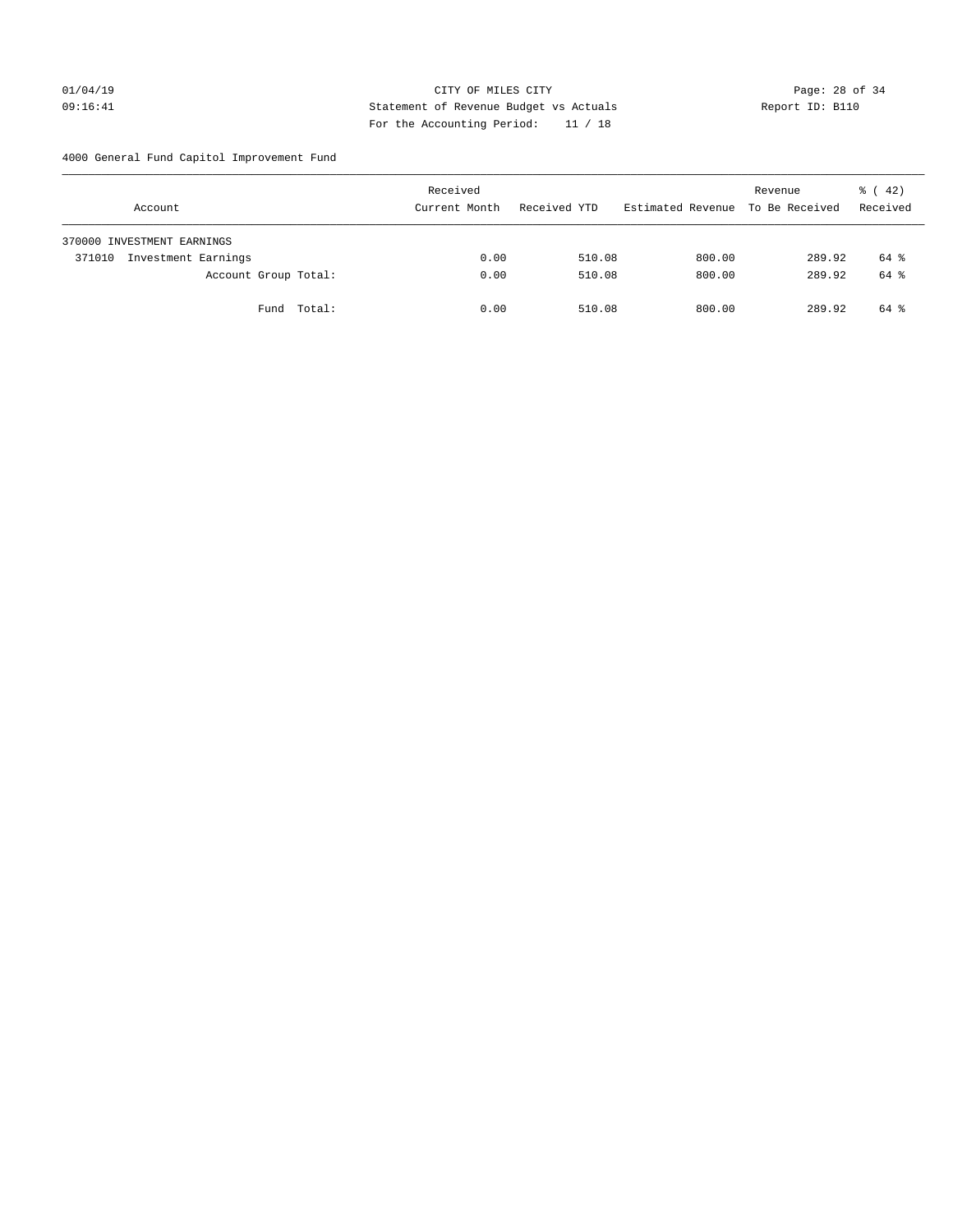## 01/04/19 Page: 29 of 34 09:16:41 Statement of Revenue Budget vs Actuals Report ID: B110 For the Accounting Period: 11 / 18

4060 CAPITAL IMPROV-PUBLIC WORKS

|        |                                    | Received      |              |                   | Revenue        | % (42)           |
|--------|------------------------------------|---------------|--------------|-------------------|----------------|------------------|
|        | Account                            | Current Month | Received YTD | Estimated Revenue | To Be Received | Received         |
|        | 320000 LICENSES AND PERMITS        |               |              |                   |                |                  |
| 323040 | Other Miscellaneous Permits        | 800.00        | 3,150.00     | 3,000.00          | $-150.00$      | 105 <sub>8</sub> |
|        | Account Group Total:               | 800.00        | 3,150.00     | 3,000.00          | $-150.00$      | 105 <sub>8</sub> |
|        | 340000 Charges for Services        |               |              |                   |                |                  |
| 343014 | Street Cleaning                    | 0.00          | 0.00         | 8,490.00          | 8,490.00       | 0 <sup>8</sup>   |
| 343016 | Prkg Vio/Off Str-Impnd Fees        | 0.00          | 0.00         | 500.00            | 500.00         | 0 <sup>8</sup>   |
| 343018 | Sale of Street & Roadway Materials | 0.00          | 335.00       | 1,000.00          | 665.00         | 34.8             |
|        | Account Group Total:               | 0.00          | 335.00       | 9,990.00          | 9,655.00       | 3 <sup>8</sup>   |
|        | 370000 INVESTMENT EARNINGS         |               |              |                   |                |                  |
| 371010 | Investment Earnings                | 0.00          | 2,239.55     | 2,500.00          | 260.45         | $90*$            |
|        | Account Group Total:               | 0.00          | 2,239.55     | 2,500.00          | 260.45         | $90*$            |
|        | 380000 OTHER FINANCING SOURCES     |               |              |                   |                |                  |
| 383000 | Interfund Operating Transfer       | 0.00          | 0.00         | 275,000.00        | 275,000.00     | 0 <sup>8</sup>   |
|        | Account Group Total:               | 0.00          | 0.00         | 275,000.00        | 275,000.00     | 0 <sup>8</sup>   |
|        | Total:<br>Fund                     | 800.00        | 5,724.55     | 290,490.00        | 284,765.45     | 2 <sup>8</sup>   |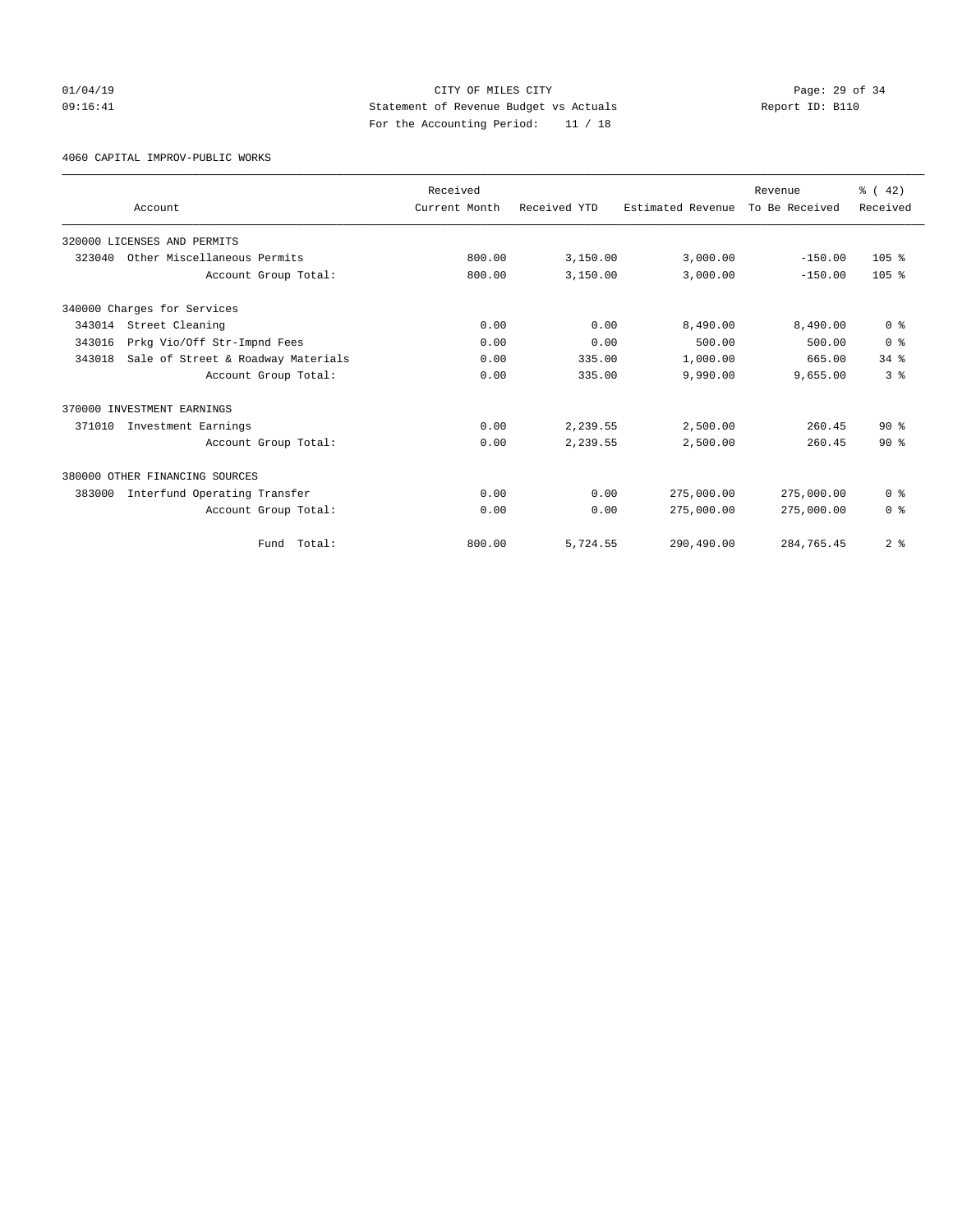# $CITY$  OF MILES  $CITY$  and the contract of  $CITY$  and  $P_0 = 30$  of  $34$ 09:16:41 Statement of Revenue Budget vs Actuals Report ID: B110 For the Accounting Period: 11 / 18

## 5210 WATER UTILITY

|        | Account                              | Received<br>Current Month | Received YTD | Estimated Revenue | Revenue<br>To Be Received | $\frac{3}{6}$ ( 42)<br>Received |
|--------|--------------------------------------|---------------------------|--------------|-------------------|---------------------------|---------------------------------|
|        | 340000 Charges for Services          |                           |              |                   |                           |                                 |
| 343021 | Metered Water Sales                  | 121,888.98                | 914,505.04   | 1,950,000.00      | 1,035,494.96              | 47 %                            |
| 343022 | Unmetered Water Sales/Chrgoffs       | 0.00                      | 238.97       | 1,000.00          | 761.03                    | $24$ %                          |
| 343023 | Bulk Water Sales                     | 15.60                     | 7,181.09     | 5,000.00          | $-2,181.09$               | 144 %                           |
| 343025 | Hookup Fee                           | 635.00                    | 1,375.00     | 1,000.00          | $-375.00$                 | 138 <sup>8</sup>                |
| 343026 | Water Install/Tap Chrgs/Labor        | 2,331.17                  | 4,044.16     | 7,000.00          | 2,955.84                  | 58 %                            |
| 343027 | Chg for Wtr Dept. Serv               | 975.00                    | 4,717.21     | 0.00              | $-4, 717.21$              | $***$ $=$                       |
| 343029 | Curb Stop Replacement Fee            | 3,560.00                  | 18,773.82    | 43,000.00         | 24, 226. 18               | $44*$                           |
| 343039 | Custer Co w/s District (Water Study) | 0.00                      | $-7,500.00$  | 0.00              | 7,500.00                  | $***$ $%$                       |
|        | Account Group Total:                 | 129,405.75                | 943, 335.29  | 2,007,000.00      | 1,063,664.71              | 47.8                            |
|        | 370000 INVESTMENT EARNINGS           |                           |              |                   |                           |                                 |
| 371010 | Investment Earnings                  | 0.00                      | 35,438.20    | 30,000.00         | $-5,438.20$               | 118 %                           |
|        | Account Group Total:                 | 0.00                      | 35,438.20    | 30,000.00         | $-5,438.20$               | $118*$                          |
|        | Fund Total:                          | 129,405.75                | 978,773.49   | 2,037,000.00      | 1,058,226.51              | 48 %                            |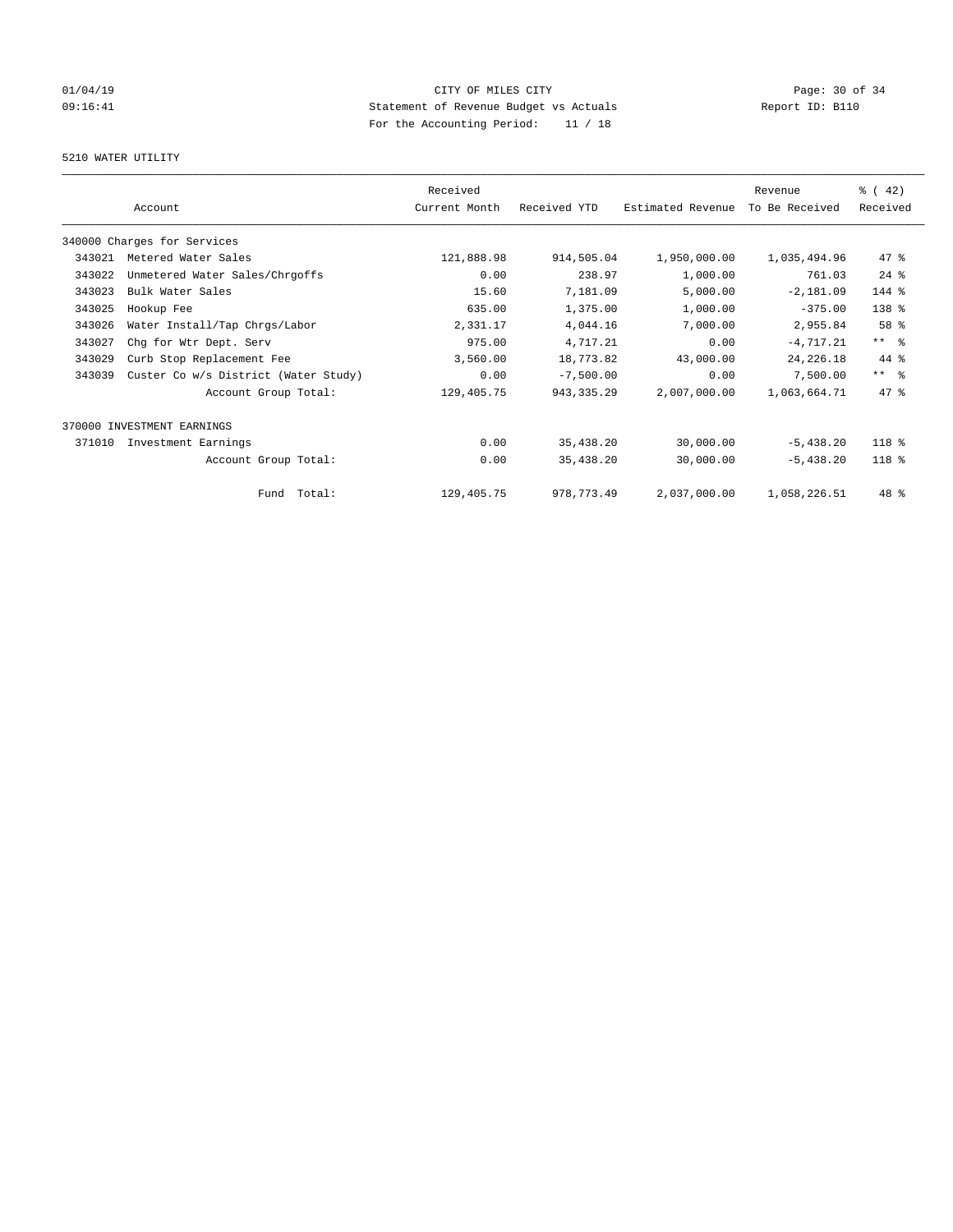# $CITY$  OF MILES  $CITY$  and the contract of  $CITY$  and  $P_0 = 31$  of  $34$ 09:16:41 Statement of Revenue Budget vs Actuals Report ID: B110 For the Accounting Period: 11 / 18

## 5310 SEWER UTILITY

|        |                                      | Received      |              |                   | Revenue         | $\frac{3}{6}$ ( 42) |
|--------|--------------------------------------|---------------|--------------|-------------------|-----------------|---------------------|
|        | Account                              | Current Month | Received YTD | Estimated Revenue | To Be Received  | Received            |
|        | 340000 Charges for Services          |               |              |                   |                 |                     |
| 341075 | Serv/Cnty-Interlocal Agmt            | 0.00          | 757.50       | 0.00              | $-757.50$       | $***$ $ -$          |
| 343031 | Sewer Service Charges                | 168,727.23    | 845,746.76   | 2,000,000.00      | 1, 154, 253. 24 | $42$ %              |
| 343032 | Sewer Installation Charges/Chrgoffs  | 0.00          | 276.10       | 500.00            | 223.90          | 55 <sup>8</sup>     |
| 343033 | Hookup Fee                           | 240.00        | 240.00       | 2,000.00          | 1,760.00        | 12 <sup>8</sup>     |
| 343034 | Treatment Facilities Fees            | 115.00        | 910.00       | 1,500.00          | 590.00          | 61 %                |
| 343036 | Miscellaneous Sewer Revenue (Labor)  | 1,803.39      | 4,736.81     | 2,500.00          | $-2, 236.81$    | 189 %               |
| 343037 | Baker Road Etc.                      | 2,572.64      | 7,004.86     | 12,000.00         | 4,995.14        | 58 %                |
| 343039 | Custer Co w/s District (Water Study) | 0.00          | $-7,500.00$  | 0.00              | 7,500.00        | $***$ $-$           |
|        | Account Group Total:                 | 173, 458.26   | 852,172.03   | 2,018,500.00      | 1,166,327.97    | $42*$               |
|        | 360000 MISCELLANEOUS REVENUE         |               |              |                   |                 |                     |
| 361010 | Land Rental                          | 0.00          | 75.90        | 4,000.00          | 3,924.10        | 2 <sup>°</sup>      |
| 367000 | Sale of Junk or Salvage              | 750.00        | 750.00       | 0.00              | $-750.00$       | $***$ $-$           |
|        | Account Group Total:                 | 750.00        | 825.90       | 4,000.00          | 3,174.10        | $21$ $%$            |
|        | 370000 INVESTMENT EARNINGS           |               |              |                   |                 |                     |
| 371010 | Investment Earnings                  | 0.00          | 14, 418.14   | 10,000.00         | $-4,418.14$     | $144$ %             |
|        | Account Group Total:                 | 0.00          | 14, 418.14   | 10,000.00         | $-4.418.14$     | $144$ %             |
|        | 380000 OTHER FINANCING SOURCES       |               |              |                   |                 |                     |
| 381070 | Proceeds/Loans/Intercap 016-2015     | 0.00          | 0.00         | 656,755.00        | 656,755.00      | 0 <sup>8</sup>      |
|        | Account Group Total:                 | 0.00          | 0.00         | 656,755.00        | 656,755.00      | 0 <sup>8</sup>      |
|        | Fund Total:                          | 174,208.26    | 867, 416.07  | 2,689,255.00      | 1,821,838.93    | $32*$               |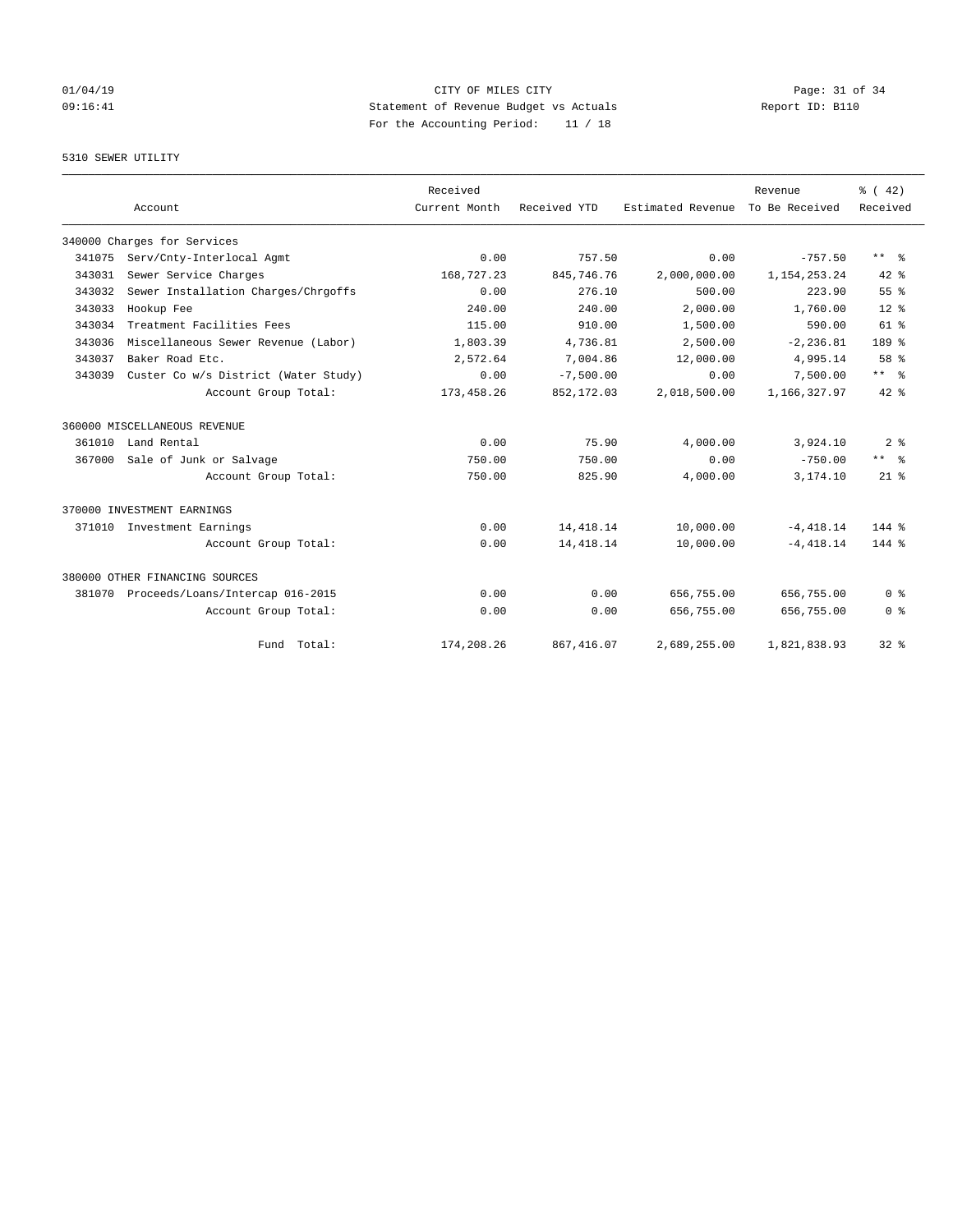## 01/04/19 Page: 32 of 34 09:16:41 Statement of Revenue Budget vs Actuals Report ID: B110 For the Accounting Period: 11 / 18

5510 AMBULANCE FUND

|              |                                        | Received      |              |                   | Revenue        | $\frac{3}{6}$ ( 42) |
|--------------|----------------------------------------|---------------|--------------|-------------------|----------------|---------------------|
|              | Account                                | Current Month | Received YTD | Estimated Revenue | To Be Received | Received            |
| 310000 TAXES |                                        |               |              |                   |                |                     |
| 311010       | Real Property Taxes                    | 4,269.92      | 4,803.78     | 9,140.00          | 4,336.22       | 53%                 |
| 311020       | Personal Property Taxes                | 4.95          | 13.52        | 223.00            | 209.48         | 6 %                 |
| 312000       | Penalty & Interest on Delinquent Taxes | 0.16          | 5.77         | 30.00             | 24.23          | 19 <sup>°</sup>     |
|              | Account Group Total:                   | 4,275.03      | 4,823.07     | 9,393.00          | 4,569.93       | $51$ $%$            |
|              | 330000 INTERGOVERNMENTAL REVENUES      |               |              |                   |                |                     |
| 331040       | Medicaid Supplemental Program-State    | 12,678.49     | 12,678.49    | 15,000.00         | 2,321.51       | 85%                 |
| 331113       | FEMA -Projects                         | 0.00          | 282,000.00   | 294,000.00        | 12,000.00      | 96%                 |
| 334000       | State Grants                           | 0.00          | 0.00         | 50,000.00         | 50,000.00      | 0 <sup>8</sup>      |
|              | Account Group Total:                   | 12,678.49     | 294,678.49   | 359,000.00        | 64, 321.51     | $82*$               |
|              | 340000 Charges for Services            |               |              |                   |                |                     |
| 341075       | Serv/Cnty-Interlocal Agmt              | 0.00          | 13,649.68    | 45,000.00         | 31, 350.32     | $30*$               |
| 342026       | Ambulance Charges                      | 99,781.00     | 403,845.80   | 900,000.00        | 496,154.20     | 45%                 |
| 342027       | Ambulance Standby                      | 455.00        | 3,575.00     | 8,000.00          | 4,425.00       | 45%                 |
|              | Account Group Total:                   | 100,236.00    | 421,070.48   | 953,000.00        | 531,929.52     | 44 %                |
|              | 360000 MISCELLANEOUS REVENUE           |               |              |                   |                |                     |
| 362020       | MISC REVENUE                           | 0.00          | 15.21        | 0.00              | $-15.21$       | $***$ $ -$          |
| 366010       | Misc- From Charge off Accts            | 324.12        | 1,344.11     | 7,000.00          | 5,655.89       | 19 <sup>°</sup>     |
| 367000       | Sale of Junk or Salvage                | 0.00          | 0.00         | 2,000.00          | 2,000.00       | 0 <sup>8</sup>      |
|              | Account Group Total:                   | 324.12        | 1,359.32     | 9,000.00          | 7,640.68       | 15 <sup>8</sup>     |
|              | Fund Total:                            | 117,513.64    | 721,931.36   | 1,330,393.00      | 608, 461.64    | 54%                 |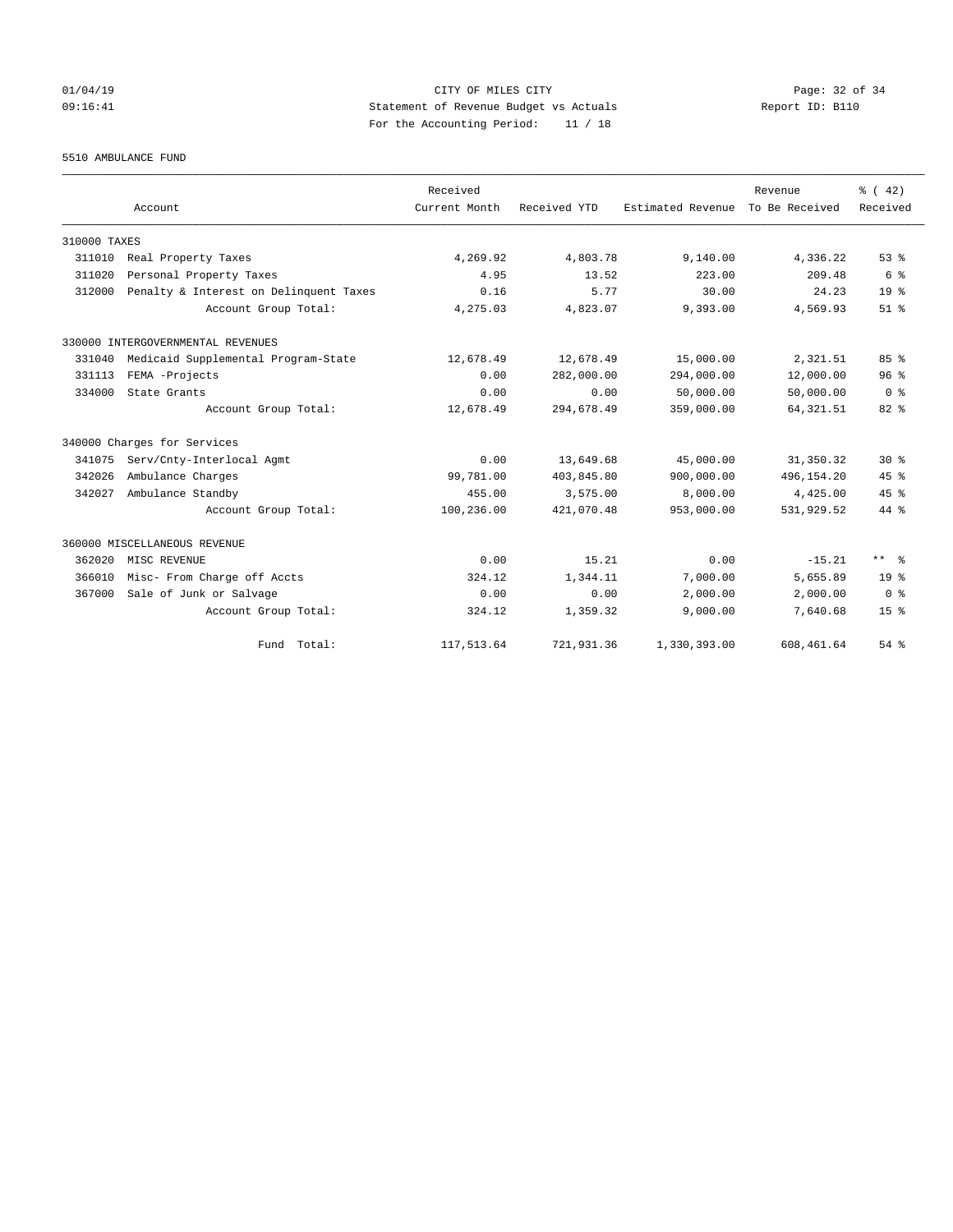## 01/04/19 Page: 33 of 34 09:16:41 Statement of Revenue Budget vs Actuals Report ID: B110 For the Accounting Period: 11 / 18

5610 AIRPORT OPERATING

|              |                                         | Received      |              |                                  | Revenue       | % (42)             |
|--------------|-----------------------------------------|---------------|--------------|----------------------------------|---------------|--------------------|
|              | Account                                 | Current Month | Received YTD | Estimated Revenue To Be Received |               | Received           |
| 310000 TAXES |                                         |               |              |                                  |               |                    |
| 311010       | Real Property Taxes                     | 6,405.34      | 7,206.16     | 13,711.00                        | 6,504.84      | 53%                |
| 311020       | Personal Property Taxes                 | 7.42          | 20.27        | 335.00                           | 314.73        | 6 %                |
| 312000       | Penalty & Interest on Delinquent Taxes  | 0.25          | 8.66         | 40.00                            | 31.34         | $22$ $%$           |
|              | Account Group Total:                    | 6,413.01      | 7,235.09     | 14,086.00                        | 6,850.91      | $51$ $\frac{6}{3}$ |
|              | 330000 INTERGOVERNMENTAL REVENUES       |               |              |                                  |               |                    |
| 331127       | FAA AIP 017-2018                        | 0.00          | 0.00         | 129,190.00                       | 129,190.00    | 0 %                |
| 331129       | Federal Aeronautics Admin Grant         | 25,200.00     | 64, 378.12   | 0.00                             | $-64, 378.12$ | ** 왕               |
| 334060       | Coal Impact Grant-016-2015              | 0.00          | 0.00         | 9,035.00                         | 9,035.00      | 0 <sup>8</sup>     |
|              | Account Group Total:                    | 25,200.00     | 64, 378.12   | 138,225.00                       | 73,846.88     | 47.8               |
|              | 340000 Charges for Services             |               |              |                                  |               |                    |
| 341075       | Serv/Cnty-Interlocal Agmt               | 0.00          | 0.00         | 30,000.00                        | 30,000.00     | 0 <sup>8</sup>     |
| 343018       | Sale of Street & Roadway Materials      | 432.00        | 1,140.00     | 1,000.00                         | $-140.00$     | $114$ %            |
| 343061       | Landing Fees                            | 399.00        | 1,013.25     | 1,800.00                         | 786.75        | 56%                |
| 343062       | Aviation Fuel                           | 17,400.88     | 203, 371.40  | 400,000.00                       | 196,628.60    | $51*$              |
| 343064       | Hangar Rent                             | 5,795.59      | 27,991.21    | 58,000.00                        | 30,008.79     | 48 %               |
| 343065       | Building Rentals                        | 1,140.31      | 6,753.55     | 14,000.00                        | 7,246.45      | $48*$              |
| 343067       | Other - Miscellaneous                   | 23.50         | 247.00       | 500.00                           | 253.00        | $49*$              |
| 343069       | Ag Contract                             | 0.00          | 10,250.00    | 5,000.00                         | $-5, 250.00$  | $205$ $%$          |
|              | Account Group Total:                    | 25, 191. 28   | 250,766.41   | 510,300.00                       | 259,533.59    | $49*$              |
|              | 360000 MISCELLANEOUS REVENUE            |               |              |                                  |               |                    |
| 361010       | Land Rental                             | 2,094.58      | 9,487.30     | 25,000.00                        | 15,512.70     | 38 <sup>8</sup>    |
| 362020       | MISC REVENUE                            | 0.00          | 44.26        | 300.00                           | 255.74        | 15 <sub>8</sub>    |
|              | Account Group Total:                    | 2,094.58      | 9,531.56     | 25,300.00                        | 15,768.44     | 38 <sup>8</sup>    |
|              | 370000 INVESTMENT EARNINGS              |               |              |                                  |               |                    |
|              | 371010 Investment Earnings              | 1.03          | 1,012.56     | 150.00                           | $-862.56$     | 675 %              |
|              | Account Group Total:                    | 1.03          | 1,012.56     | 150.00                           | $-862.56$     | 675 %              |
|              | 380000 OTHER FINANCING SOURCES          |               |              |                                  |               |                    |
|              | 381070 Proceeds/Loans/Intercap 016-2015 | 0.00          | 0.00         | 264,000.00                       | 264,000.00    | 0 <sup>8</sup>     |
|              | Account Group Total:                    | 0.00          | 0.00         | 264,000.00                       | 264,000.00    | 0 <sup>8</sup>     |
|              | Fund Total:                             | 58,899.90     | 332,923.74   | 952,061.00                       | 619, 137.26   | 35 <sup>8</sup>    |